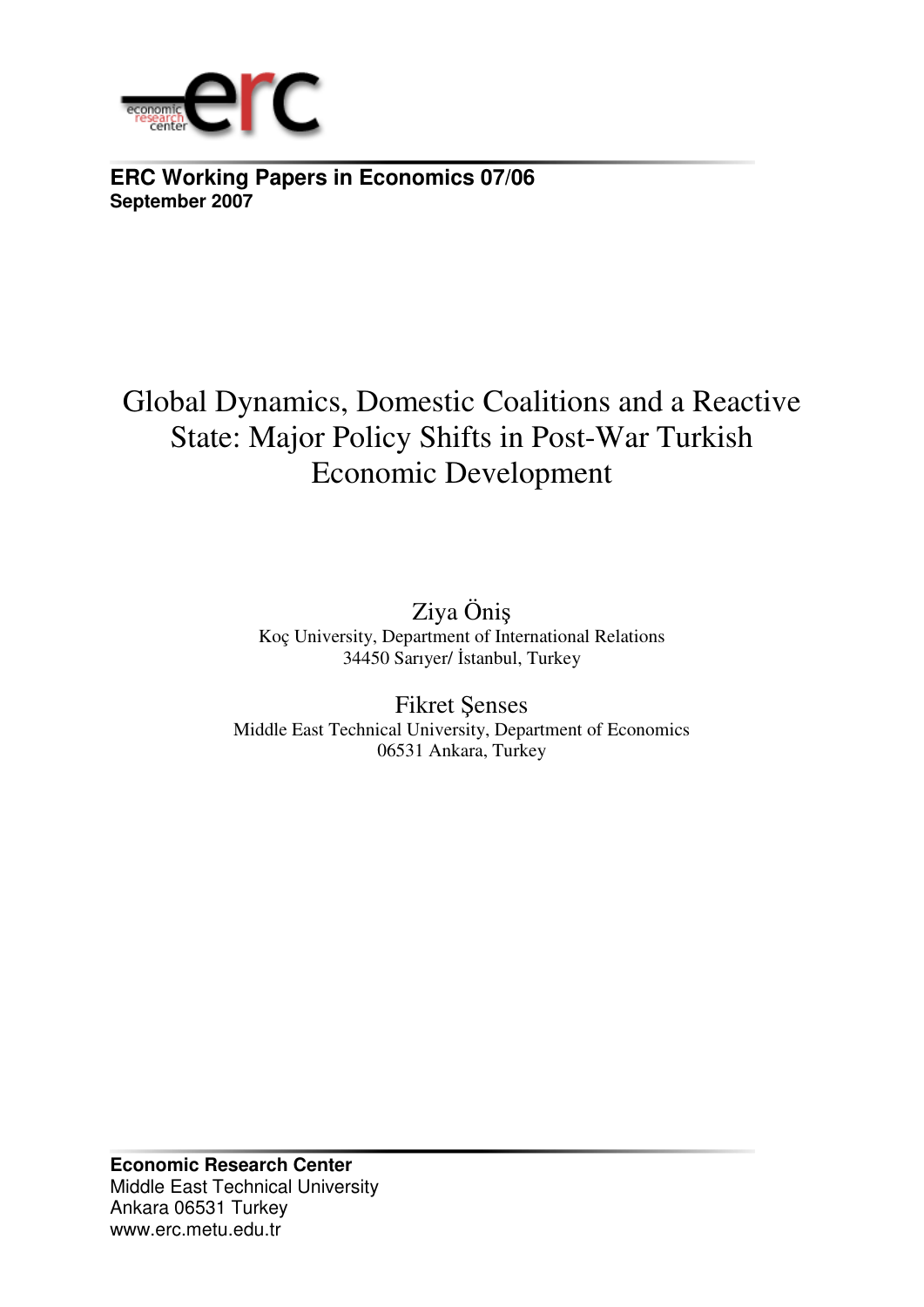### **GLOBAL DYNAMICS, DOMESTIC COALITIONS AND A REACTIVE STATE: MAJOR POLICY SHIFTS IN POST-WAR TURKISH ECONOMIC DEVELOPMENT<sup>1</sup>**

## **Ziya Öni**ş

*Koç University, Department of International Relations 34450 Sarıyer/* İ*stanbul, Turkey* 

#### **Fikret** Ş**enses**

*Middle East Technical University, Department of Economics 06531 Ankara, Turkey* 

#### **Abstract**

The main objective of this study is to propose an analytical framework to explain the major policy shifts that has characterized post-war Turkish economic development; divided into four phases, starting respectively in 1950, 1960, 1980, and 2001. Its main contribution is to incorporate external and internal factors into this framework within a broadly political economy perspective, attaching particular significance to the role of economic crises in moving from one phase to the other. While the role of external agents is identified as the main factor behind policy shifts, the role of domestic coalitions in support of policy regime in each phase is also recognized. Drawing attention to the role of state in the impressive recent growth of countries such as China, India, and Ireland, the paper argues that there is still room for the state taking on a developmental role. The paper recommends that Turkey follows a similar path by improving state capacity not only with respect to its regulatory role but also in more developmental spheres, encompassing its redistributive and transformative role on the basis of a domestically-determined industrialization strategy.

*Keywords:* State capacity, policy transformations, crises, multilateral institutions, distributional conflicts, regulation

 $<sup>1</sup>$  This study is a forerunner of work in progress on a book by the authors on the post-war economic development</sup> of the Turkish economy. The authors wish that this essay and its Turkish version, which will be produced in due course, will generate constructive debate among students of the Turkish economy.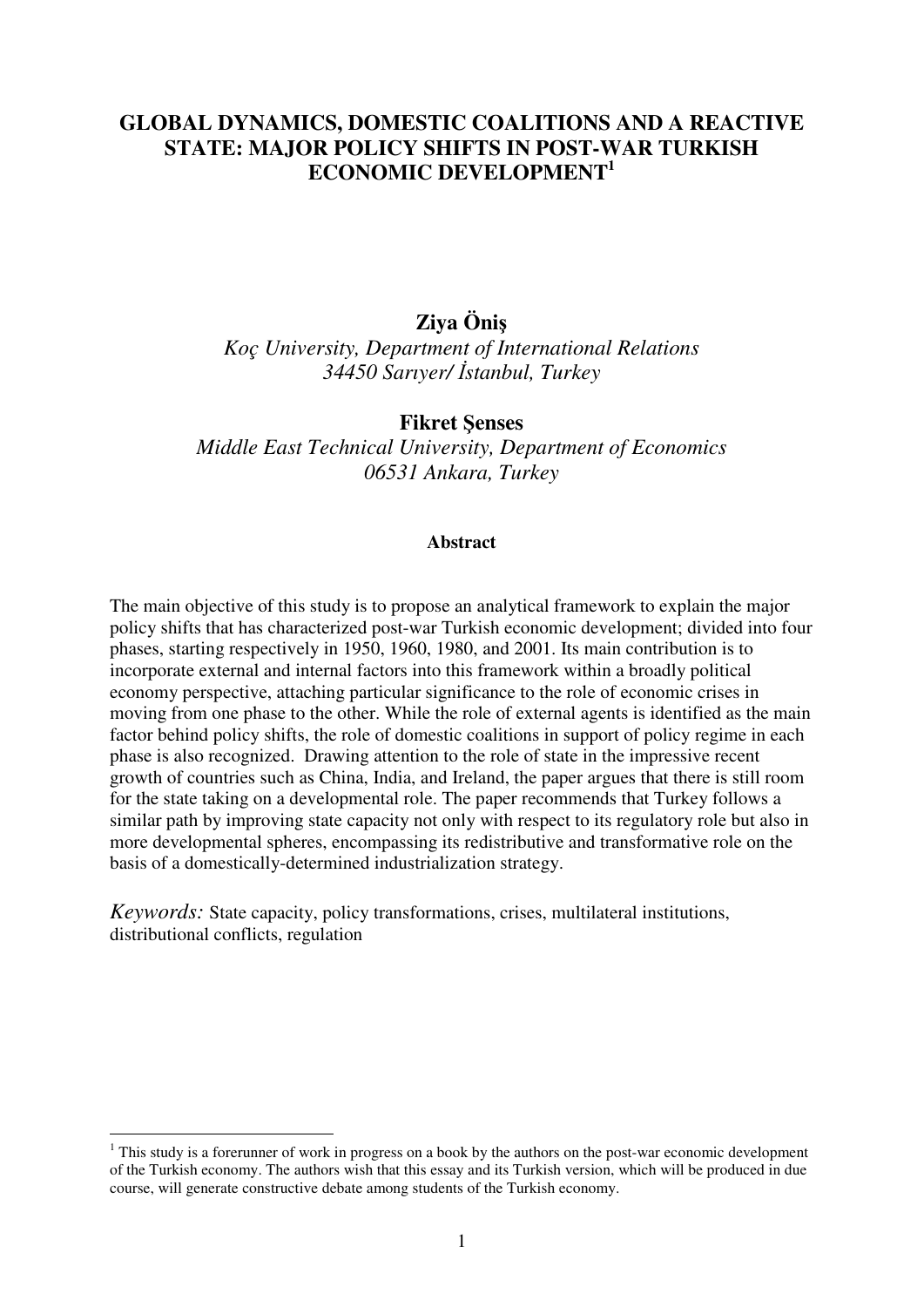#### 1. Introduction

Turkish economic development in the post-war period has been characterized by significant structural transformation. At the same time, however, one can identify significant continuities such as cycles of populist expansionism, periodic crises and encounters with the IMF as one moves from one major policy phase to the other. The objective of the present study is to propose a conceptual framework for understanding the major policy shifts which have occurred in post-war Turkish economic development, notably in the context of multi-party democracy which represents a major departure from the single party government of the interwar period. The proposed framework aims to account for this simultaneous mix of structural transformation and underlying continuities. Our central thesis is that Turkey, in the economic realm, represents a case of reactive state behavior. From a comparative perspective, reactive state behavior, which also appears to have characterized the policy stance of major Latin American countries such as Brazil, Mexico and Argentina, differs sharply from the more proactive state strategies aimed at industrial transformation, which seems to characterize the development experiences of key East Asian hyper-growth cases such as Japan, South Korea and Taiwan, and more recently the case of China. Parallel to the notion of the reactive state, our central contention is that the main impetus for policy transformation in Turkey has originated from external dynamics, with key external actors playing a central role in accomplishing the transition from one policy phase to another. There is no doubt that there exist certain limits concerning the ability of external actors or external forces to engineer policy transformation. External dynamics need to be integrated with domestic factors to provide a coherent explanation of major policy shifts. To be more precise, there must be a supporting domestic coalition of actors to render a major policy regime, such as importsubstituting model of industrialization (ISI) in the 1960s and the 1970s or the neo-liberalism and market-based development during the 1980s and beyond, the hegemonic policy regime during a specific period. Periodic macroeconomic or financial crises have a particular role to play in our analytical schema in the sense that they signify that a particular policy regime is no longer sustainable and needs to be replaced by a new policy regime. Crises also strengthen the hand of external actors and break down the resistance of key elements of the previous domestic coalition. They also facilitate the emergence of a new domestic coalition favoring the implementation of the new policy regime in line with the overriding impetus provided by the major external actors. Crises also serve the function of breaking-down the distributional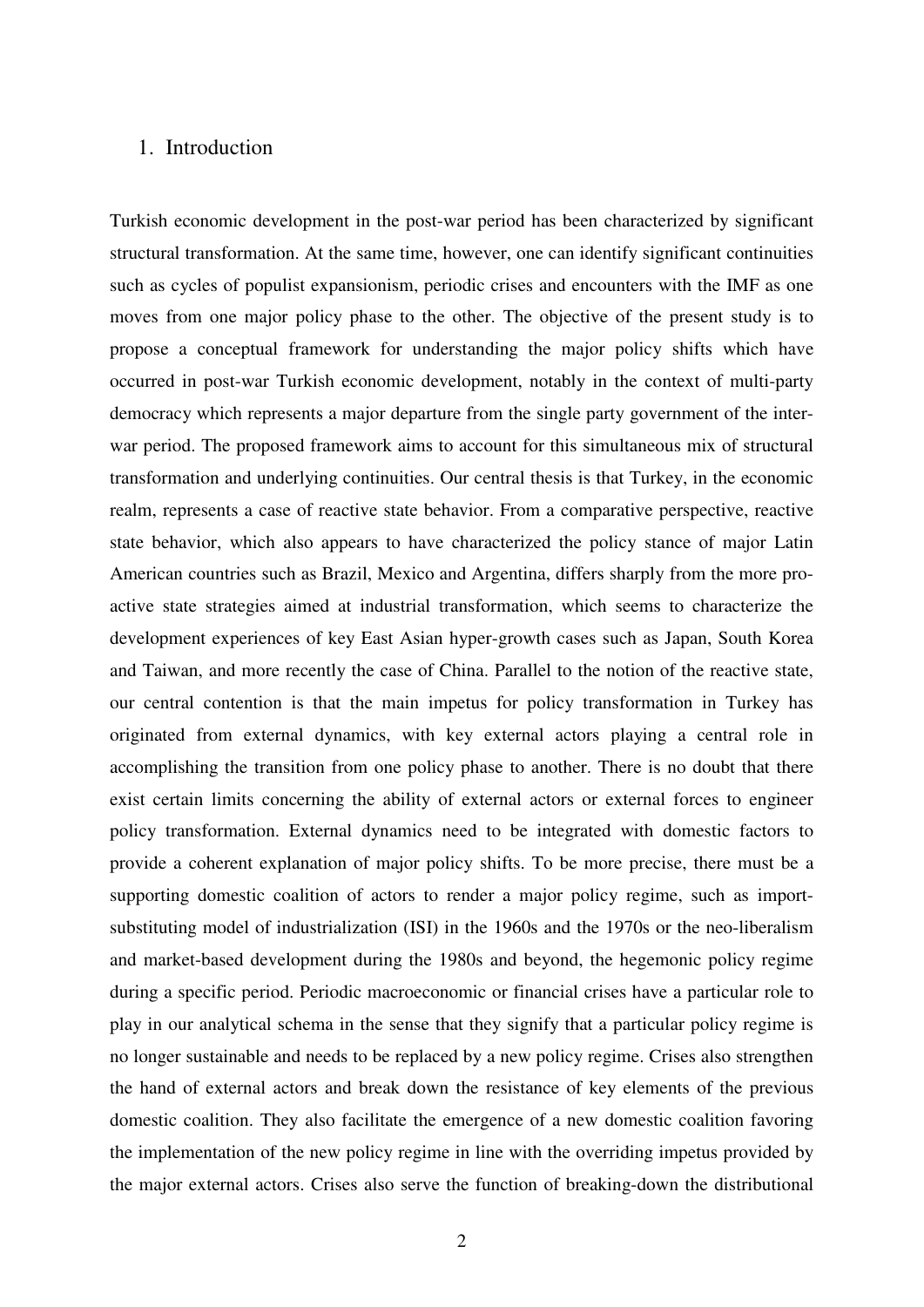stalemate which emerges towards the end of each policy phase, thereby facilitating the transition to a new dominant policy regime.

There is a vast literature on the post-war economic development of Turkey which has greatly enhanced our understanding of its pattern, main phases, as well as the main problems and issues involved.<sup>2</sup> We build on this stock of knowledge and attempt to cover the whole of the post-war period, by integrating the post-2001 crisis developments into our analysis. By bringing the internal and external factors that have affected economic development and incorporating political developments and the role of economic crises into our proposed analytical framework, we make a modest effort to provide a more comprehensive treatment of the major structural transformations involved in the context of the shifting development discourse.

The analytical framework proposed is discussed in detail in sections 2 and 3. Then, the framework proposed is employed as a basis for explaining the four basic policy regimes that seem to characterize post-war Turkish experience in the era of multi-party democracy from 1950s to the present era in Section 4. Section 4, in effect, represents the substantive empirical component of the paper where the specific linkages between external actors and influences and supporting domestic coalitions are given precise meaning in the context of individual policy epochs. Although our analysis effectively ends with the transition to the latest policy regime in the post-2001 period, we briefly speculate about this period and consider the question of whether a real rupture has taken place, which differentiates this particular phase from earlier phases in the history of Turkish economic policy. In sections 5 and 6, we extend our discussion beyond the specific Turkish experience to the general realm of comparative development performance. Our central message in the present context is that the nature and quality of state intervention continues to be a critical variable in accounting for differences in development performance in the age of neo-liberal globalization, and notably, in terms of differentiating between cases of hyper-growth and moderate growth cases among lateindustrializing economies. Section 7 concludes.

<sup>&</sup>lt;sup>2</sup> See, for instance Hershlag (1968), Tezel (1994), Boratav (2003), Keyder (1987), Kepenek and Yentürk (2005), Kazgan (2001), Yentürk (2003) and Yeldan (2001).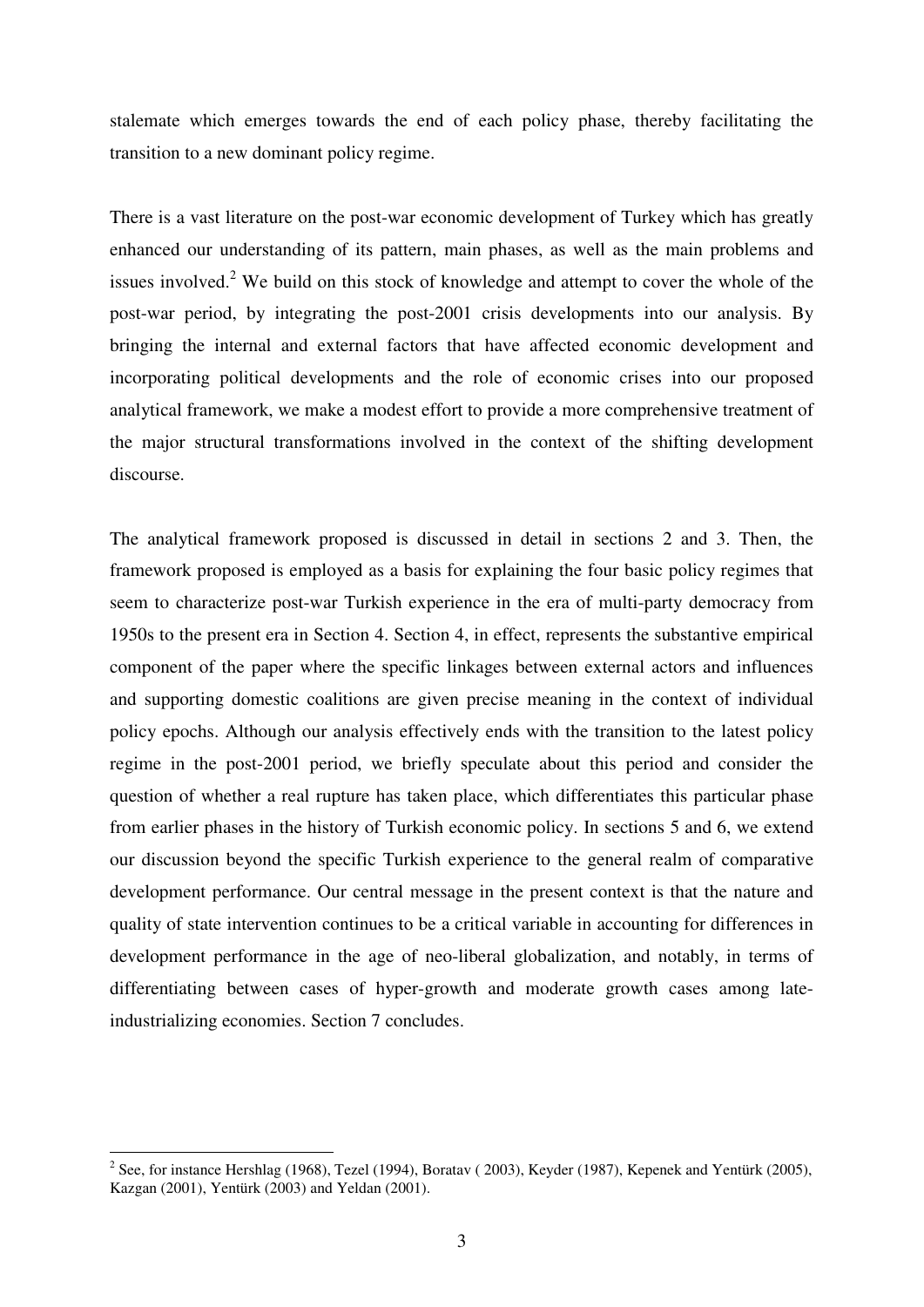# 2. Explaining Major Policy Shifts in the Context of Reactive State Behavior: An Analytical Framework

"Late development" is a characteristic which is not unique to developing countries in the postwar context. Many countries currently classified in the advanced industrialized country category were confronted with similar problems of catching up with the leading countries of their time.<sup>3</sup> France and Germany in the 19th century and Japan in the immediate post-war period are typical cases of currently advanced industrialized countries which have been confronted with the challenge of late industrialization. Recent research reveals that none of the successful cases of late-industrialization, especially during the critical take-off phase of development, were integrated to the world market under free trade conditions. Active statebacked industrialization and the nurturing of a private entrepreneurial class under state protection constituted a critical element of their successful catching up process.<sup>4</sup> Clearly, the balance between state actors and private business shifts over time and the pendulum swings in favor of powerful private actors as these countries reach a certain level of maturity in their industrialization process. Hence, the fact that states play an exceptionally important role in the process of late industrialization given the fundamental initial weaknesses of a late developing country in terms of its technological, educational and entrepreneurial capacities is a commonly accepted proposition. What is important in the present context, however, is that states themselves can exhibit considerable variation in the process of late industrialization. The very differences in the nature of such states, the mode of their interactions with key elements of their societies can result in significant differences in the nature and quality of state intervention. The natural corollary of this is that such differences tend to produce significant contrast in development performance among individual countries over time.

Our focus in this study is on a specific sub-set of state behavior or mode of intervention in the context of late industrialization. The sub-set of states that we have in mind are the kind of "reactive states", which tend to be more representative of late development in the context of Turkey or the key countries of Latin America representing a sharp contrast with the pro-active or the developmental states that seem to be a key feature of the East Asian region. At a certain

 $3$  See Gerschenkron (1962) for a detailed exposition of the concept of late development. For a more recent application of the concept in the East Asian context as well as other national settings see Amsden ( 1989, 2001).  $4 \text{ See Chang}$  (2002) and Shafaeddin (2005) for details on the industrialization experience of some of these

countries and in particular the role of the state in this process.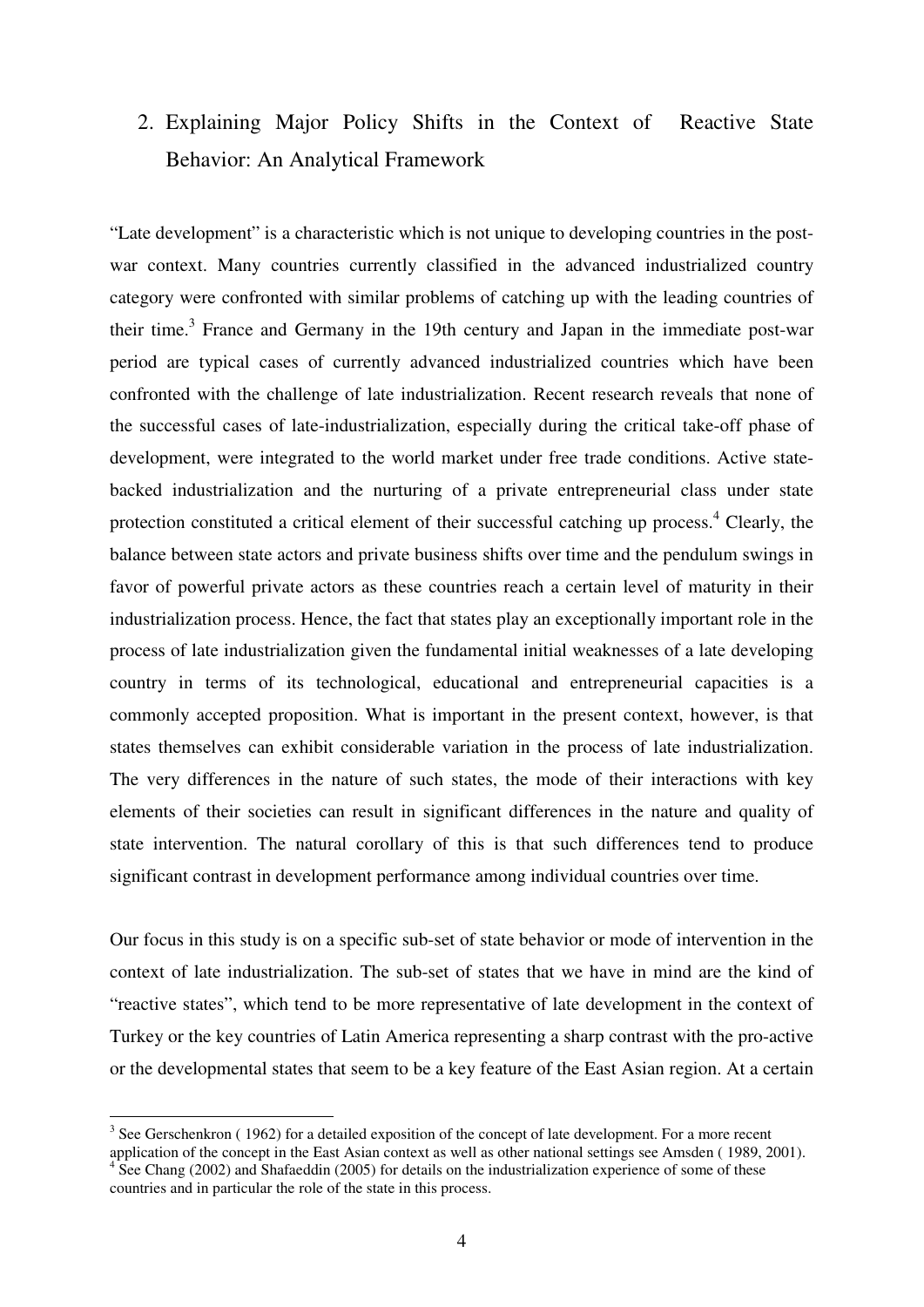level of abstraction, there is a certain similarity between the experiences of the so-called reactive states and the more strategically-oriented, pro-active developmental states of the East Asian region. In the case of reactive states, one can also discern significant element of interventionism in the direction of correcting market failures both directly through an extensive public enterprise sector, especially in the early stages of development, as well as through indirect intervention in the operation of the market mechanism using a large range of instruments. Perhaps, the central difference between the reactive states and their more proactive counterparts in East Asia, for example, is that the former are characterized by a much lower degree of "state autonomy". In other words, reactive states tend to be more fragmented and enjoy a much lower degree of relative autonomy from key domestic constituencies such as the emerging industrialists. Hence, their ability to overcome sectional conflicts and concentrate their attention on longer-term strategic goals such as developing internationally competitive export industries tend to be more limited. Moreover, reactive states tend to move closely with the dominant norms in policy behavior accepted in major centers of international decision making. Reactive state behavior by definition means going along with the acceptable line of policy thinking as opposed to deviating from such norms in certain critical respects.

Our explanations of major policy shifts in late industrializing countries, which display the common characteristic of reactive state behavior are based on the following integrated set of propositions.

## **Proposition One: External actors or influences play a disproportionately important role in accounting for major policy shifts.**

There is no doubt that the role of external actors or influences needs to be disaggregated for proper analysis. Take the case of key external actors. This naturally includes the case of the leading or hegemonic power in the international system which in the post-war context has been the United States. There is no doubt that the United States as the global hegemon has played and continues to play a critical role in the case of late developing countries, although its power nowadays is increasingly challenged by a group of countries such as China which are in the process of moving from the "semi-periphery" to the "center" of the international economic system. The United States has exerted its economic influence both directly through economic and military assistance, and also indirectly through key international organizations such as the IMF, the World Bank, the OECD, the WTO and so on-institutions over which it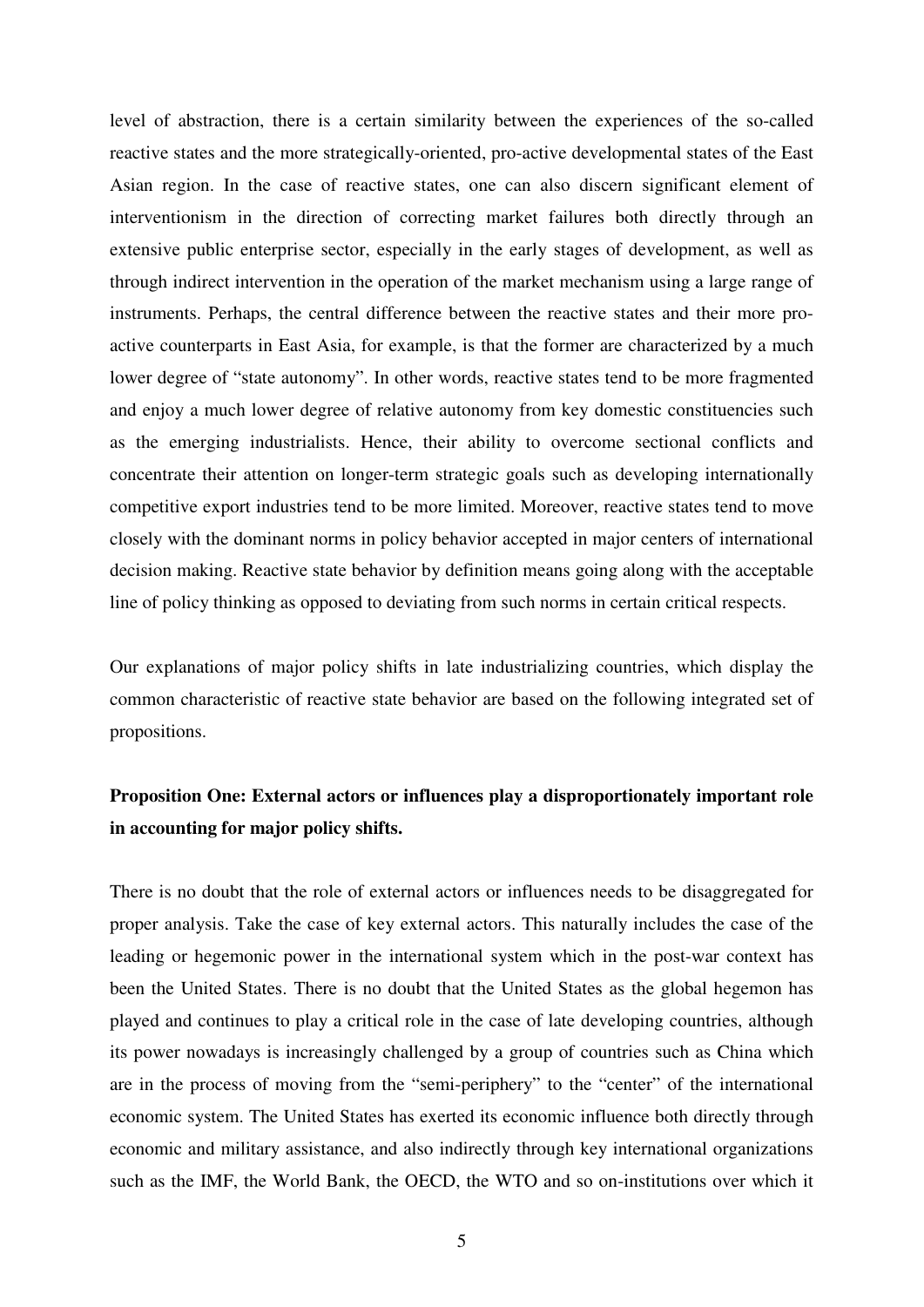can exercise a disproportionate degree of influence. Moreover, the global hegemon can influence the development trajectories of individual countries not only through its manipulation of material incentives but also through the development of ideas. Dominant thinking on development typically originate from the "center", in which the academic and policy making elite in the United States occupy a central position. Powerful ideas on development then tend to be institutionalized and transmitted to the periphery at particular moments of time through key international organizations. In the context of neo-liberalism, for example, strict conditionality of IMF stabilization policies and structural adjustment loans of the World Bank have been the most effective mechanisms transmitting these ideas to the developing country context.

# **Proposition Two: External influences do not refer exclusively to the global hegemon or to key multilateral organizations. Key regional organizations as well as powerful private actors also play a critical role.**

This proposition assumes particular validity in the European context where the European Community or more recently the European Union has performed and continues to perform a central role in transforming the economic and political structures of countries in the European periphery, notably those countries which enjoy the concrete prospect of EU membership. Regional dynamics are also operative in other parts of the world, although they are not as institutionalized and powerful as in the EU context. Regional factors tend to interact with global forces. Given that Trans-Atlantic interdependence has been the norm in the post-war period, global and regional forces have tended to move in the same direction and have generally tended to strengthen the impact of one another. At the same time, the relative strength of global pressures and regional dynamics have tended to vary over time for individual countries as well as displaying significant variations across the spectrum of developing countries. Moving beyond the regional realm, powerful private actors also constitute a significant external force. The force of private actors has become increasingly striking over time reaching a peak of its influence in the era of financial globalization. The set of private actors which has now a major role in the policy process includes not only powerful transnational corporations (TNCs) investing directly in developing countries but also a large number of other private foreign investors, often small investors, actively participating in the capital markets of developing countries. The transnational financial alliance also includes, last but not the least, international banks and private rating agencies, which regularly monitor the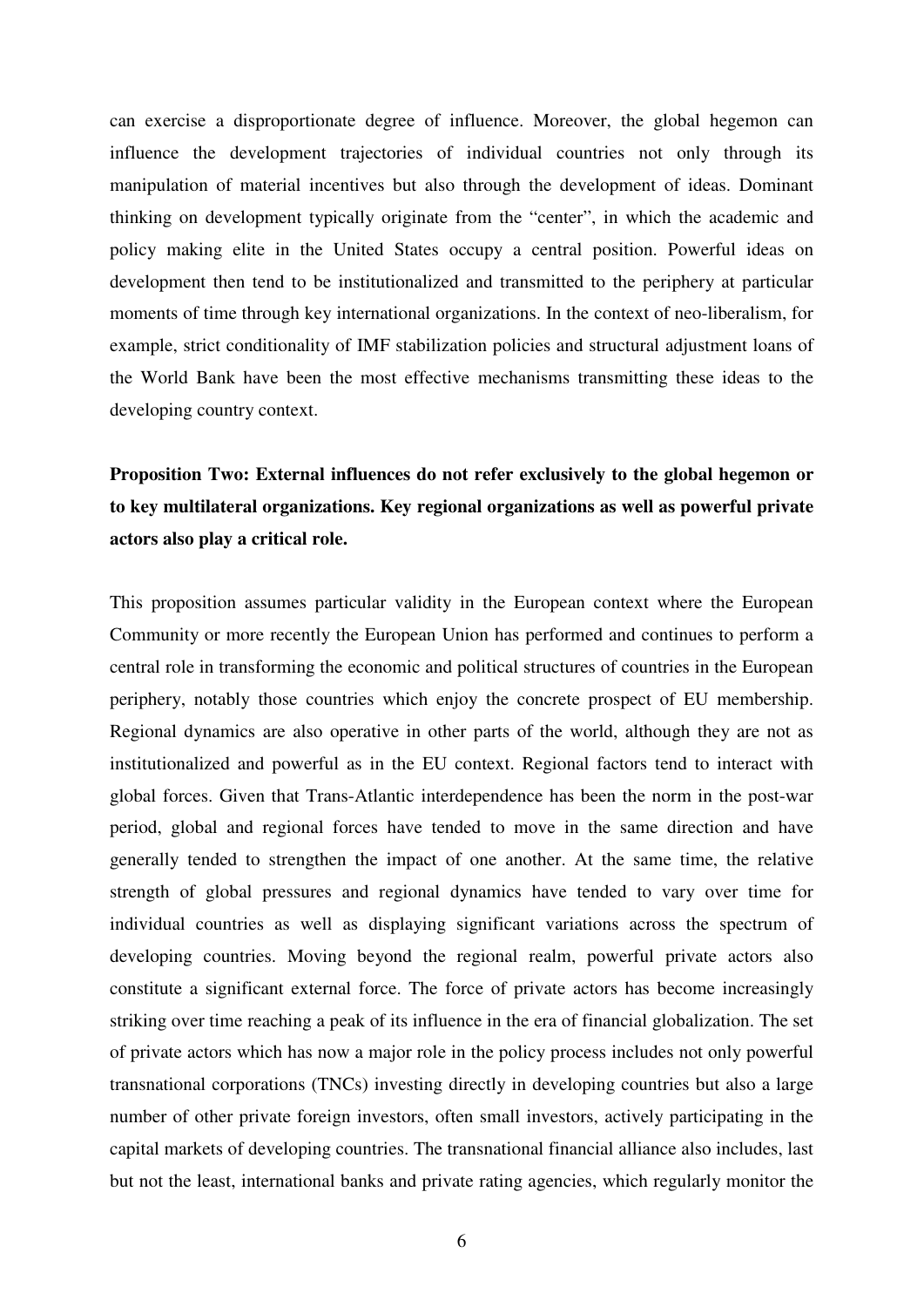policy process in individual countries. Through their analysis of the credit-worthiness of individual countries, such agencies are able to exert a disproportionate impact over the policy process of individual countries. Aggregating all these elements together, we may be able to refer to a "transnational power bloc", which forms the driving force or the central element in explaining the dominance of particular policies as well as policy shifts over time. The danger here is that we may exaggerate the degree of unity and coherence of this "transnational power bloc" and, in the process, fail to pay sufficient attention to the possible conflicts of interest between the different segments constituting this power bloc.

# **Proposition Three: External Dynamics** *per se* **are insufficient to explain major policy shifts. The development of a supportive domestic policy coalition is crucial in this context.**

In spite of the fact that global or regional forces have become increasingly important in accounting for policy shifts over time, the effectiveness of such forces in terms of accomplishing a major shift in policy requires the parallel development of a supportive domestic coalition. In this context we need to make a distinction between the narrowly-based "policy-coalition" of interests which directly benefit from the shift of policy regime and the benefits associated with the newly-instituted policy regime.<sup>5</sup> To give an example, in the case of import-substituting industrialization, the policy coalition included the key bureaucratic agencies such as the planning bureaus which assumed a central importance during the course of implementing the strategy, state enterprise managers, domestically oriented industrialists benefiting from protectionism and other subsidies as well as organized labor employed in key import-substituting sectors. In some cases, for example in the case of Brazil and Mexico, inward-oriented TNCs have become a central element of the ruling ISI policy coalition. Hence, we may talk of a "domestic power bloc" in line with a "transnational power bloc" with the qualification once again that there may be significant tensions or conflicts of interests between the different elements constituting this power bloc. The important point to emphasize is that the emergence of a dominant policy coalition may not be enough in sustaining the policy especially in the context of more open and democratic regimes. Unlike the case of authoritarian regimes, the narrow policy coalitions needs to be extended and enlarged to build successful electoral coalitions to render the policy regime sustainable. To provide a specific

<sup>&</sup>lt;sup>5</sup> For an insightful examination of the role of domestic coalition building in Turkish economic development in the 1980s, see Waterbury (1992).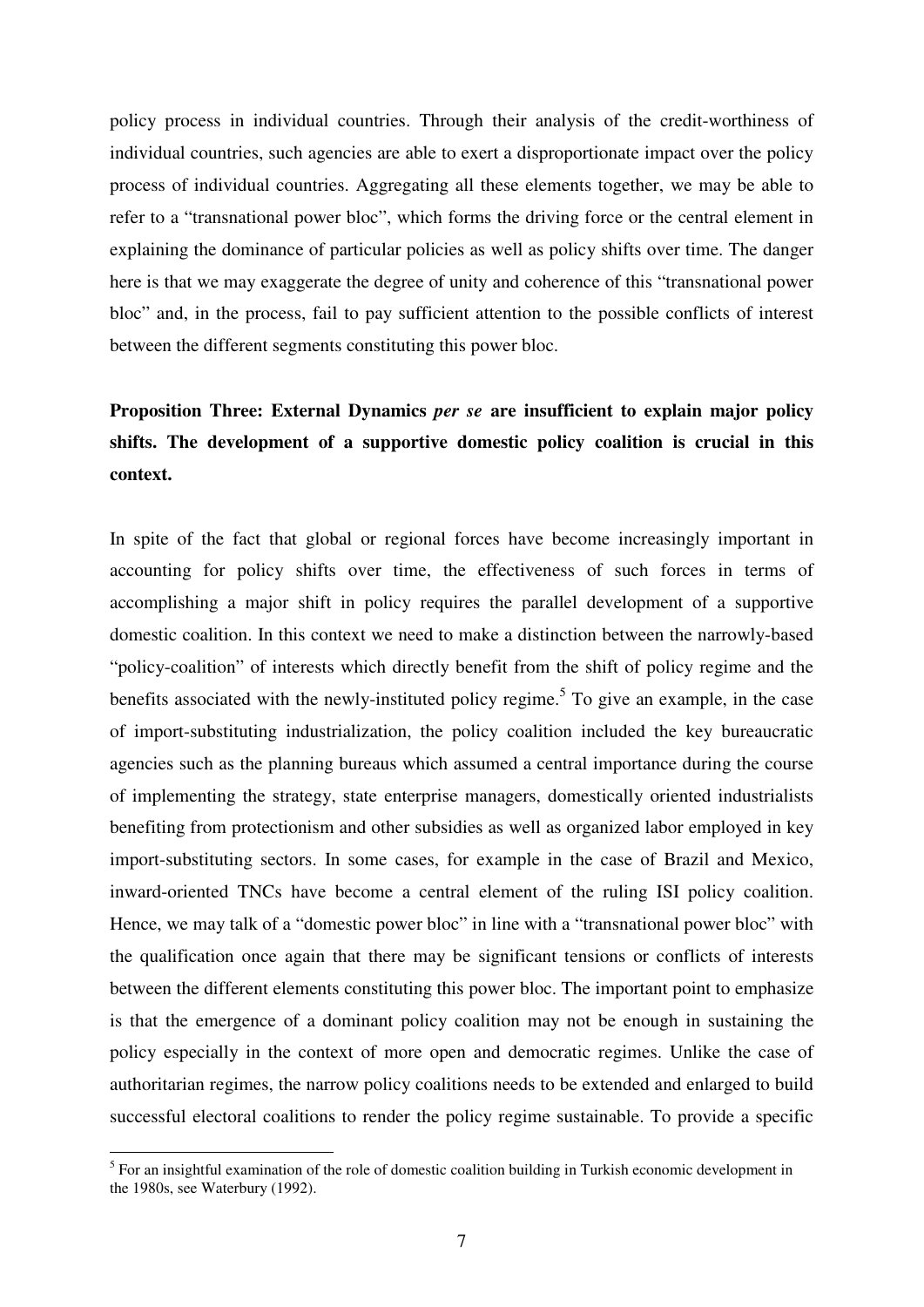example, the narrow ISI policy coalition in a broadly democratic environment (for example, Turkey in the 1960s and the 1970s) had to be enlarged to include agricultural interests and to some extent small and medium sized enterprises, which were not formally part of the ISI coalition. Clearly, the enlargement of the policy coalition creates additional complications which we shall consider in the following section.

**Proposition Four: Transnational actors or "policy entrepreneurs" may play an important conduit role in terms of linking the interests of the transnational and domestic policy coalitions or "power blocs". The importance of these actors becomes particularly significant in the context of institutionalizing neo-liberal globalization during the more recent era.** 

In explaining major policy shifts and the institutionalization of the new policy regime, there is a need for an intermediating set of actors, which play a central role in tying the interests of the external and domestic components of the broad transnational coalition and helping to build mutual trust among the key actors involved in the process. Typically, individuals who have been educated in dominant academic establishments and/or have worked in major multilateral financial institutions are typically brought in to leadership positions in their home countries. Striking examples of this phenomenon in the Turkish context include Turgut Özal in the first wave of neo-liberal restructuring in Turkey during the 1980s and "Özal's princes", the key American-educated bureaucrats who occupied major positions in the new layers of neo-liberal bureaucracy such as the Privatization Administration, public sector banks and the Central Bank during the same period ( Öniş, 2004). The case of Kemal Derviş, at the time serving as a vice president at the World Bank, who was called in to serve as the economic overlord and to head of the "strong economy program" in the aftermath of the 2001 crisis is equally striking. Latin American experiences with neoliberal restructuring are full of examples of critical individuals who have played a similar role between the transnational and domestic policy elites. Perhaps the best-known examples include Domingho Cavallo, the key technocrat who played a central role in instituting the Argentine neo-liberal program, and notably the convertibility plan, of the 1990s; Pedro Aspe who was a central figure in Mexican neo-liberal restructuring, and finally the "Chicago Boys", the Chicago University educated group of technocrats who played a central role in the first wave of neo-liberal restructuring in the highly authoritarian setting of Pinochet's Chile during the 1970s.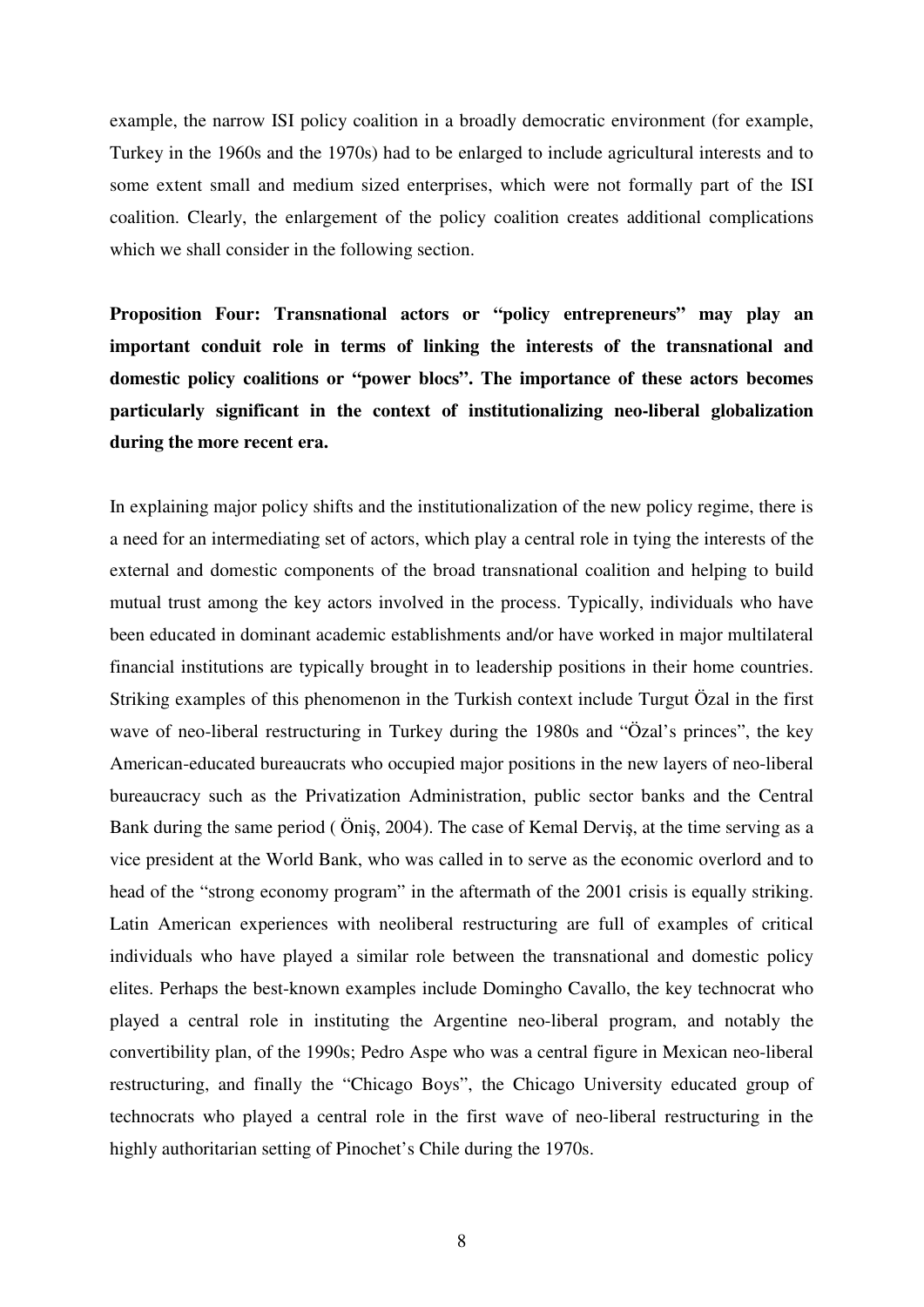#### 3**.** Crises, Policy Choices and Path Dependence

Periodic macroeconomic crises play an integral role in our explanation of major policy shifts over time for a number of important reasons:

(a) *Crises often constitute a clear signal that the underlying policy regime is unsustainable.*  Macroeconomic or financial crises in Turkey, Latin America and elsewhere often manifest themselves as balance of payments or external debt crises with the natural implication that the existing policy regime is unable to generate the foreign exchange resources needed to sustain the economy at a steady growth path. Typically, however, deeper forces are at work forming the background to such crises. Major economic crises, as the Turkish experience in the late 1970s, in 1994 and in 2000-2001 clearly illustrates, are also fiscal and distributional crises. An unsustainable fiscal deficit in itself is a sign that there are major distributional pressures on governments originating from various segments of society such as business, labor, and farmers and so on which governments increasingly fail to handle. Attempts by major interest groups in society to claim a larger share of the pie naturally lead to a situation where government expenditures increase more rapidly than government revenues. Large fiscal deficits become a major driving force in the emergence of a chronic inflationary process which undermines the competitiveness of the economy vis-à-vis the external competitors. In such an environment, the balance of payments situation becomes increasingly vulnerable with stagnant exports, rising imports and falling foreign exchange reserves. For example, Turkey's growing fiscal deficits in the face of growing distributional claims from different segments of society together with attempt to push import-substituting industrialization into intermediate and capital goods in the 1970s increased the import dependence of the economy. Heavy import-dependence in the face of stagnant exports brought about a severe balance of payments crisis and the subsequent collapse of this model of industrialization by the end of the decade. In the more recent era of financial globalization, the problems have been compounded by the fact that such economies have become heavily dependent on fragile flows of short-term capital. Hence, it is not surprising that countries, which find themselves in a vicious circle of fiscal and distributional crises, tend to be even more vulnerable to a balance of payments crisis in an environment of heavy capital mobility and dependence on short-term capital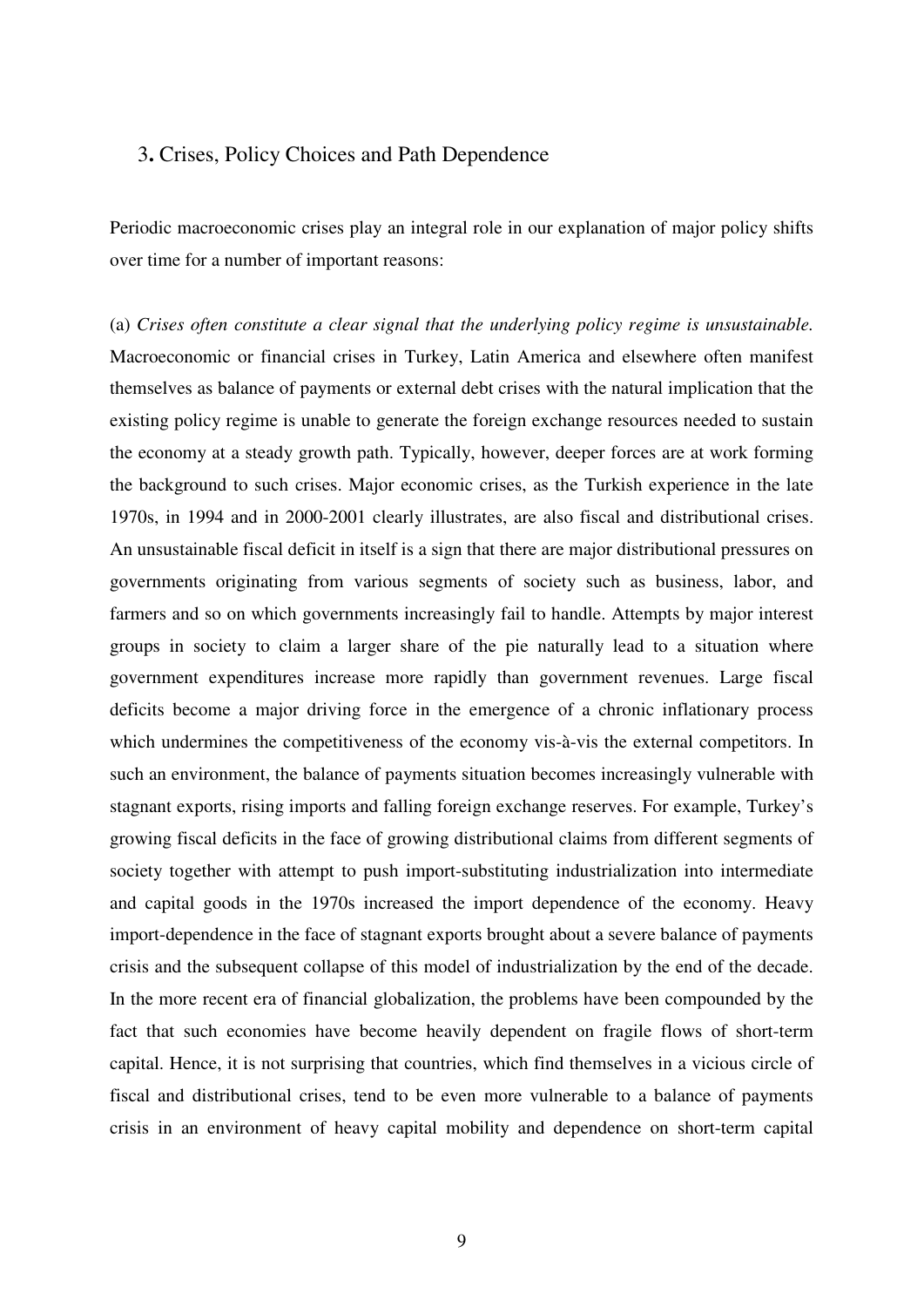flows. No wonder, therefore, that the frequency of crises has increased in the age of financial globalization as the post-1980 experience of Turkey clearly testifies.

(b) *Frequent crises highlight the institutional weaknesses of countries in terms of their ability to manage underlying distributional conflicts or pressures.* We may hypothesize that countries, which are in the middle of the spectrum between the two extremes of established authoritarian regimes and established democracies find themselves in a particularly vulnerable situation in this context. One of the deficiencies of countries, which are in the process of moving from democratic transition to democratic consolidation is the absence of sufficiently strong institutional checks and balances. The presence of such checks and balances would allow governments to manage the underlying distributional conflicts within the parameters of parliamentary democracy, a process which would also help them to contain fiscal deficits within permissible levels. It is also important to bring into the picture the distinction that we have already introduced between narrow policy coalitions and the broad electoral coalitions in this context. Established authoritarian regimes such as South Korea in the 1960s enjoyed a natural advantage in the sense that strategic policy choices could be made through the consent of the narrow policy coalition (namely state and business elites) without the need to engineer a broad electoral coalition. In the Turkish case, in contrast, the narrow policy coalition during the same-period was not sufficient to sustain the strategy. The narrow policy coalition had to be supported by the build-up of a broader electoral coalition. Within the parameters of an emerging parliamentary democracy, Turkey faced the dilemma that the build-up of such a broad electoral coalition raised acute problems of distributional management and fiscal disequilibrium which, in turn, helped to undermine the sustainability of the basic strategy adopted.

(c) *Crises play a transformative role by ending the existing distributional stalemate and by allowing the emergence of a new policy coalition to emerge especially by empowering external actors relative to domestic actors.* Major crises have significant distributional repercussions. For example, the crisis of the late 1970s was resolved in the early 1980s by the collapse of the ISI coalition. The major distributional burden of the shift from an ISI based model to an export-based strategy in Turkey fell on wage and salary-earners and the agricultural sector. The crisis has enabled key external actors such as the IMF, the World Bank and the OECD to play a major transformative role as a new export coalition gradually replaced the previous ISI coalition and the most dramatic policy shifts in this process involved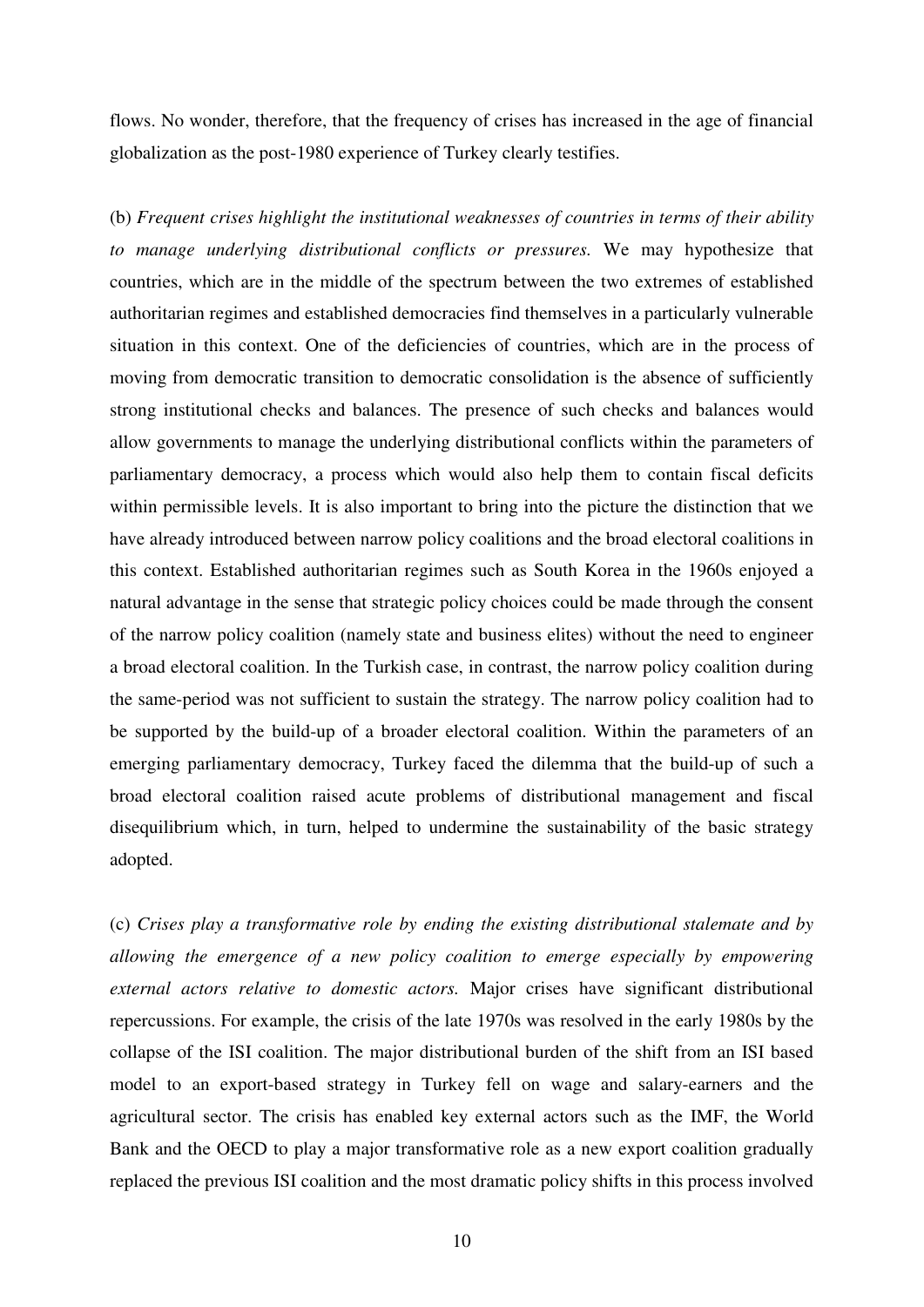the exclusion of organized labor. In the absence of crises, the existing coalition supporting a particular policy regime tends to display considerable resistance to change in spite of the fact that there might be clear signs indicating that the existing policy regime might no longer be viable or sustainable. This was clearly the case in Turkey towards the late 1970s. A major shift to an export-oriented strategy failed to materialize until the country actually experienced a major economic breakdown.

(d) *Crises also imply that countries postpone major policy choices with the result that action is delayed and the policy choice becomes more limited once the crisis actually occurs.* The experience of East Asian economies is quite instructive here in the sense that such countries have been able to accomplish major policy choices voluntarily without actually experiencing major economic crises. A good example is South Korea's voluntary transition to exportoriented growth strategy in the early 1960s at a time when most late industrializing countries opted for a prolonged import-substituting strategy. This relatively early shift enabled South Korea to engineer a major breakthrough in terms of export performance, which proved to be the foundation of its hyper-growth experience allowing it to prosper much more rapidly than the vast majority of late developing countries. By similar logic, one can conjecture that if Turkey had been able to accomplish a voluntary transition to an export-oriented growth strategy in a planned fashion during the early 1970s, as opposed to a forced transition in the form of a reactive response to a major crisis, Turkey's development performance would have reached a higher plateau as a result. Delayed policy response which takes place after a crisis actually occurs means that the range of policy options tends to be much more limited especially in an environment where key external actors like the IMF assume disproportionate power and importance. To provide a concrete example in this context, in the absence of crises countries such as Malaysia and Chile were able to experiment successfully with "heterodox policy instruments" such as controls on short term inflows or outflows of capital. In contrast, such an instrument was not a realistic choice for Turkey in the aftermath of the 2001 crisis when an IMF-backed stabilization program took central stage.

(e) *Crises are inherently costly in social, political and humanitarian terms.* Even though we recognize the transformative impact of crises, we should also underline the fact that crises tend to be extremely costly in terms of their human and socio-political consequences. In many Latin American countries and Turkey, major macroeconomic crises have been associated with the breakdown of democratic regimes and their replacement by highly repressive military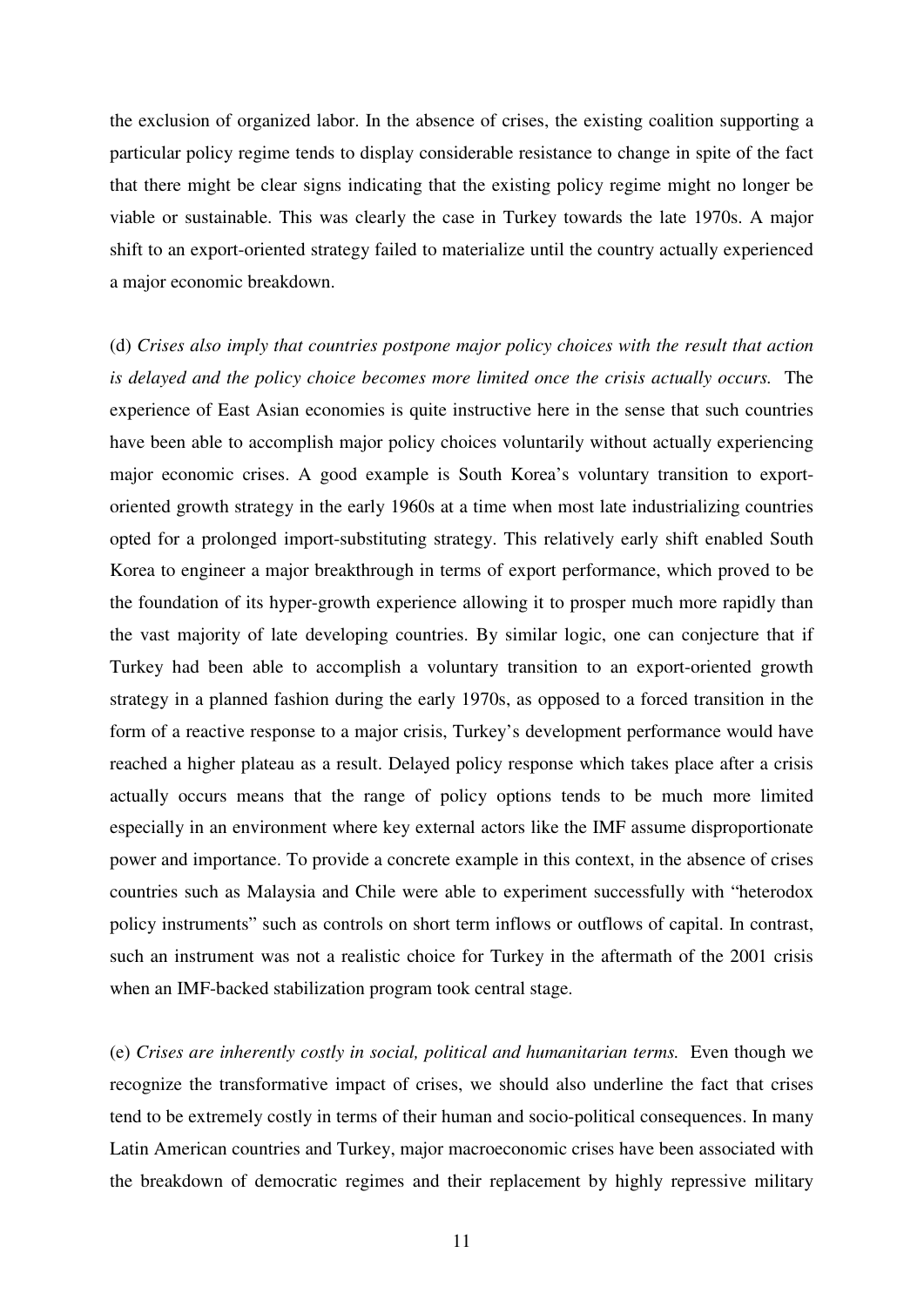regimes. The interruption of the democratic process in this manner has no doubt represented a major setback for the efforts of these countries to make the transition to becoming a full democracy. Even in the more recent cases of crises, where the democratic regimes have tended to be more robust than in the past, the main burden of adjustment has tended to fall disproportionately on weaker segments of society. What is quite striking from this discussion is that the emergence of major policy shifts and the rise of the associated policy coalitions do not involve simply a technical, but also an intensely political process.

# 4. Major Policy Shifts in Turkey during the Multi-Party Era: Towards an Integrated Explanation

The objective of the present section is to construct an empirical counterpart to the analytical framework developed in the previous sections. Our aim is not to provide a comprehensive overview of each policy phase. Instead, what we aim to do is to paint a stylized picture of the four main policy phases that we identify (Table 1) in order to illustrate the relevance or the applicability of our explanatory framework, particularly means of explaining the transition from one particular phase to another. We consider each policy phase in turn.

### **(A) Transition from the Etatism of the Inter-war period to Agriculture-Led Integration to the World Economy: The Democrat Party Era of the 1950s**

1950s mark a new era in the political and economic development of contemporary Turkey. This is a period which effectively constitutes the beginning of representative democracy in Turkey. In other words, it represented the end of the monopoly of single party government that characterized the inter-War period. The significance of the period also originates from the fact that "etatism", the state-led industrialization strategy, as the hegemonic strategy of the inter-War era is replaced by a new economic strategy which placed primary emphasis on liberalization and a strategy of integration into the world market on the basis of agricultural exports. The emphasis of the new economic model of the 1950s was on agricultural development with a parallel focus on the development of transport and communication networks. The industrialization objective, confined to some progress in light consumption goods such as food and textiles, was relegated very much to the background. The aim of the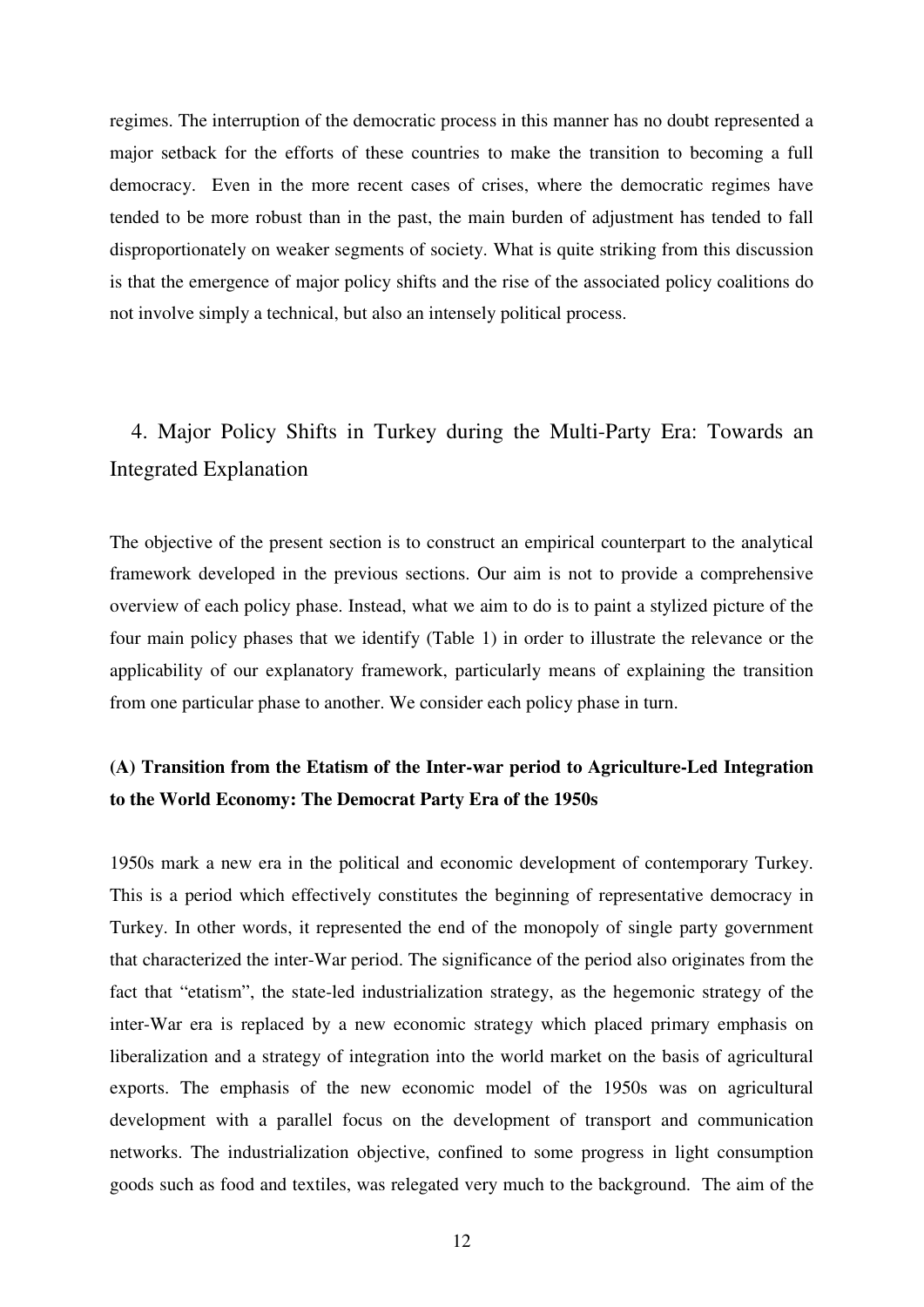new strategy was clearly to facilitate a process of integration both in domestic markets and to the global economy. In accounting for this major change of direction during our first policy phase, both external and domestic factors were at work. During the post-war period, the United States emerged as the new hegemonic power and in the new Cold War context, with the Soviet Union posing a major security threat, Turkey found itself firmly located in the Western camp. In retrospect, the shift to the new strategy highlighted Turkey's very first encounter with the notion of "aid conditionality" meaning external resources will be available on the condition that policy changes required by the donor are made. Turkey in the 1950s became an important recipient of Marshall Aid provided by the US to important allies in the emerging Cold War context. Yet, access to aid necessitated a major shift of direction in terms of economic strategy. The key international institution that played an intermediating role in this context was the IBRD (namely the World Bank). The "Thornburg Report" (Thornburg et al. 1949) and the subsequent country report produced under the auspices of the IBRD ( IBRD, 1951) represented major critiques of the etatist strategy and outlined the key elements of reform. The strategy that the newly elected Menderes government adopted in 1950 was very much in line with the recommendations of the Thornburg Report.

Although a major impetus for change originated from the drastically transformed international context of the post-war period, it would nevertheless be unfair to place all the emphasis on external actors and influences. Important changes have also been taking place domestically which also helped to undermine the etatist strategy towards the end of the 1940s. The newly elected Democrat Party under the leadership of Adnan Menderes represented a broad coalition of interests involving major landowners and commercial interests on the one hand and the broad spectrum of peasants and farmers, on the other. Rapid expansion of the cultivated land area accompanied by rapid mechanization and generous price support policies by the government were key instruments of this strategy. This broad domestic coalition also welcomed the new strategy proposed by the key external actors. Even though there was an element of conditionality imposed by the external actors involved, important domestic constituencies also provided significant support to this policy. The changing political environment in the early years of parliamentary democracy enabled the new political elite to implement this strategy quite effectively. Indeed, the early years of the 1950s represented one of the most favorable growth episodes in the history of the Turkish economy. The period, however, also marked the beginning of a pattern which was to be repeated frequently during the course of successive decades. After a promising beginning, aided by some aspects of a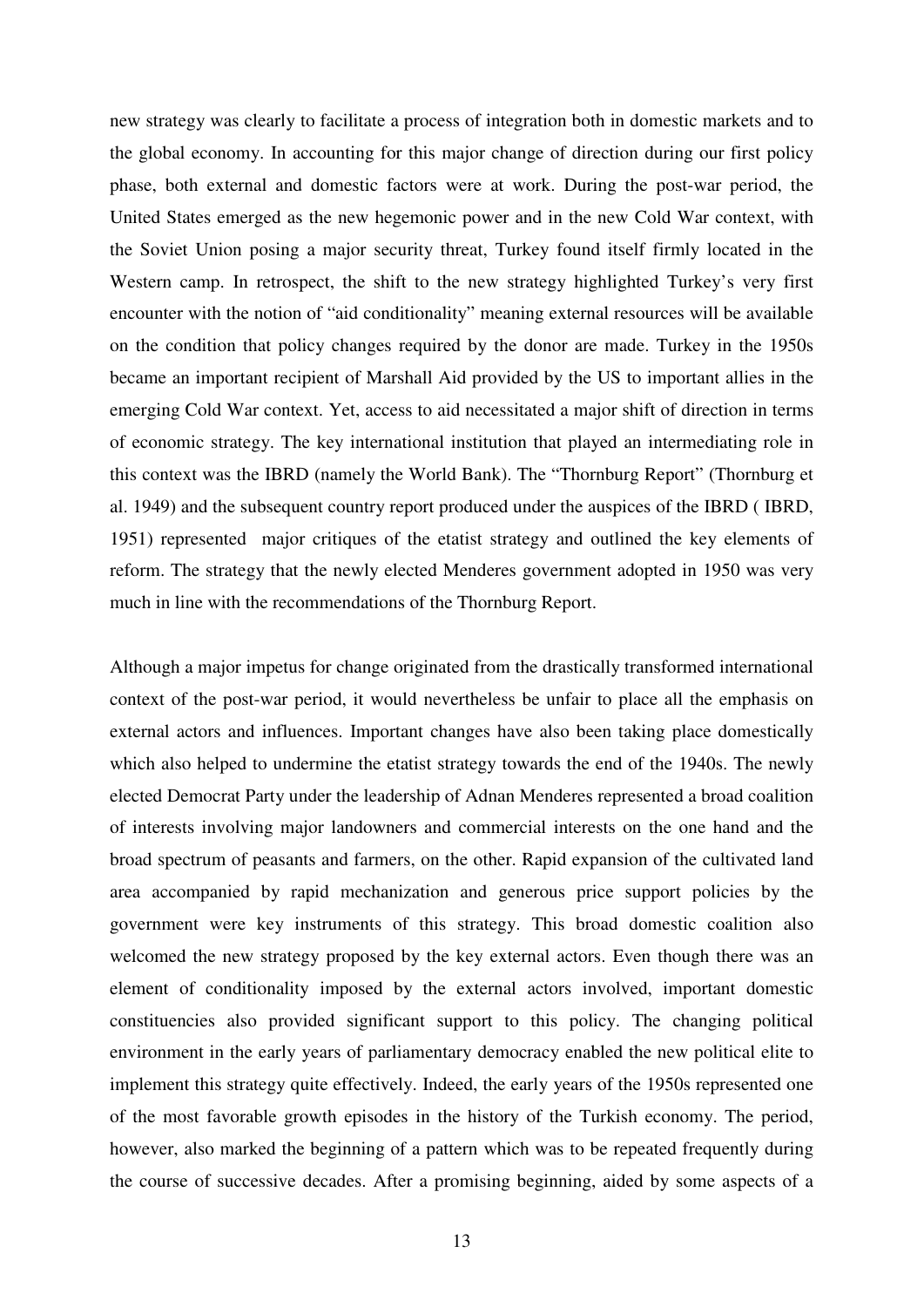generally favorable external environment such as the buoyant demand in world markets for Turkish agricultural exports during the Korean War as well as favorable weather conditions, the strategy encountered increasing problems during the course of the decade. Growing fiscal disequilibrium and rising inflation helped to undermine the balance of payments equilibrium with the result that a major economic crisis became inevitable by the late 1950s. Turkey experienced its very first encounter with the IMF in 1958, a decade or so later than its encounter with the World Bank. The collapse in the economic realm was not the only consequence for Turkey; the nascent democratic regime was interrupted by the military coup of 1960, too.

| <b>Phases</b>                                                                                                                                                                                                                          | <b>Global Context and</b><br>the Key External<br><b>Actors</b>                                                                                                                                      | <b>Dominant</b><br>Development<br><b>Discourse</b>                                                                                                                                                                                                                                                                                                                       | <b>Domestic</b><br><b>Policy</b><br><b>Coalitions</b>                                                                                                                                                                                                |
|----------------------------------------------------------------------------------------------------------------------------------------------------------------------------------------------------------------------------------------|-----------------------------------------------------------------------------------------------------------------------------------------------------------------------------------------------------|--------------------------------------------------------------------------------------------------------------------------------------------------------------------------------------------------------------------------------------------------------------------------------------------------------------------------------------------------------------------------|------------------------------------------------------------------------------------------------------------------------------------------------------------------------------------------------------------------------------------------------------|
| <b>Phase I: Transition</b><br><b>Etatism</b><br>from<br>to<br>Agriculture-based<br><i><b>Integration</b></i><br>$\boldsymbol{to}$<br>the<br><b>World Economy: The</b><br><b>Agrarian Populism of</b><br>the 1950s                      | <b>US</b><br>the<br>as<br>new<br>hegemonic<br>power;<br>World Bank/IBRD is<br>the key actor; Direct<br>US —<br>aid under the<br>Marshall Plan based<br>on policy guidelines<br>provided by the IBRD | Benefit of integration<br>and participation in<br>the capitalist world<br>economy; advantage<br>of<br>market-based<br>development<br>as<br>opposed<br>the<br>to<br>inefficiency of Soviet<br>style central planning<br>hand in hand with the<br>emergence<br>of<br>structuralist<br>development<br>economics<br>recognizing the role<br>of<br>state<br>in<br>development | A coalition of major<br>land<br>and<br>owners<br>favoring<br>peasants<br>an<br>agriculture<br>-based<br>strategy; as well as the<br>emerging<br>industrial<br>bourgeoisie; the ruling<br>party representing this<br>new coalition<br>of<br>interests |
| <b>Phase II: Transition</b><br><b>broadly</b><br>from<br>$\boldsymbol{a}$<br>liberal policy regime<br><i>a protectionist</i><br>to<br><i>import-substituting</i><br><i>industrialization</i><br>strategy in the 1960s<br>and the 1970s | OECD/World Bank;<br><b>EEC</b><br>becoming<br>important but still in<br>the background in the<br>Transatlantic alliance<br>dominated by the US                                                      | "National<br>developmentalism" in<br>a mixed economy<br>context; the existence<br>of pervasive market<br>failures and the need<br>for systematic<br>state<br>intervention<br>and<br>planning for<br>rapid<br>industrialization<br>became the occupied<br>mode of thinking                                                                                                | Emerging industrialists,<br>big<br>bureaucratic<br>the<br>agencies responsible for<br>implementing<br>the<br>national<br>developmentalist model<br>as well as organized<br>form<br>labor<br>the<br>backbone of the new ISI<br>coalition              |

**Table 1: Key Turning Points in Turkish Economic Development and the Principal Driving Forces**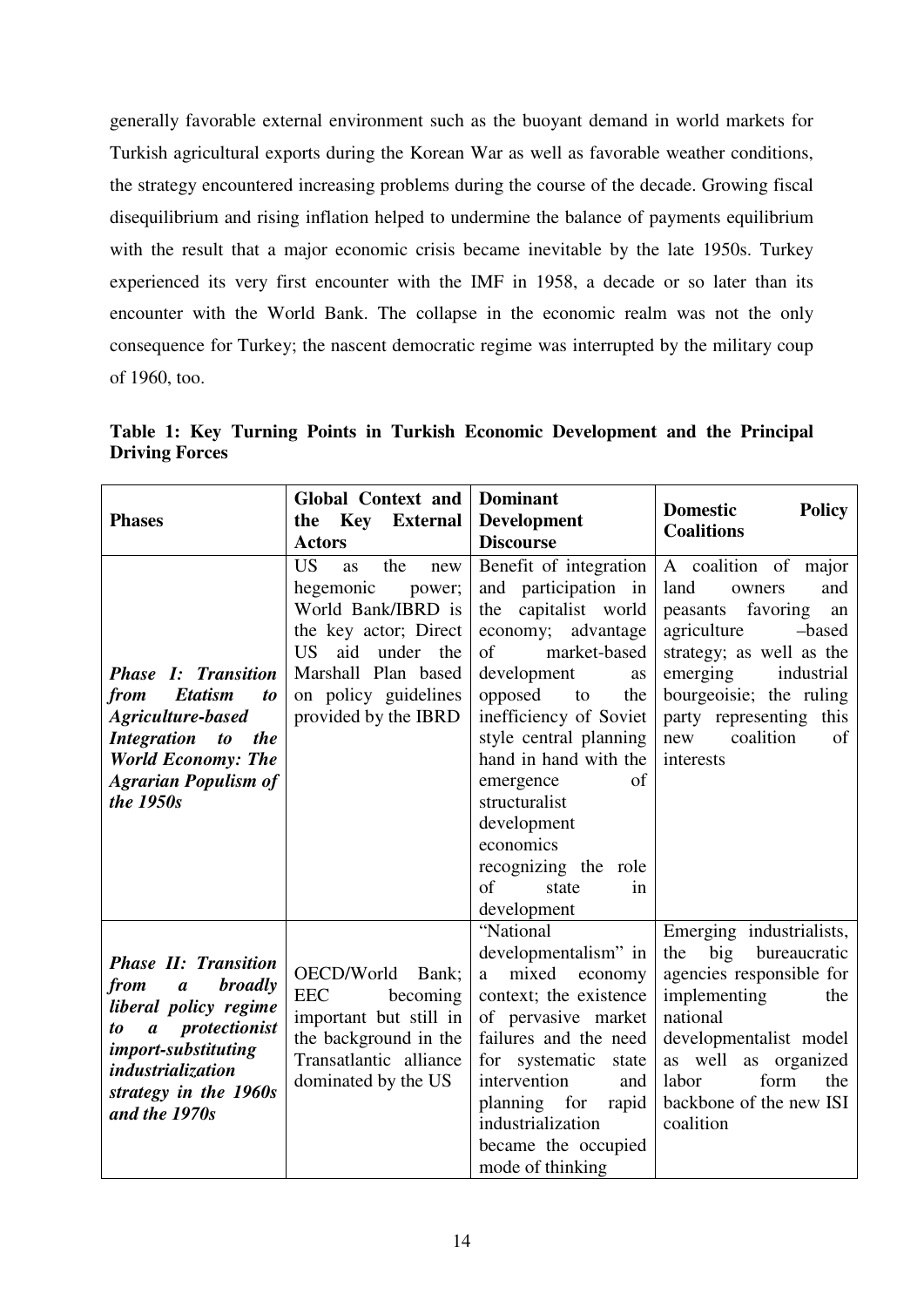|                                               | World Bank, the IMF     | $% \left( \left( \mathcal{A},\mathcal{A}\right) \right) =\left( \mathcal{A},\mathcal{A}\right)$ of<br>The emergence |                              |
|-----------------------------------------------|-------------------------|---------------------------------------------------------------------------------------------------------------------|------------------------------|
| <b>Phase III: Collapse</b>                    | and the OECD; geo-      | Washington                                                                                                          |                              |
| of ISI and the rise of                        | strategic<br>importance | Consensus; emphasis                                                                                                 | Export-oriented              |
| the<br>Neo-liberal                            | of Turkey in<br>the     | shifts from market to                                                                                               | industrialists, including    |
| <b>Model with emphasis</b>                    | ongoing Cold War        | government<br>failures                                                                                              | small and medium sized       |
| on Liberalization and                         | context in the 1980s;   | in development with                                                                                                 | enterprises in the so-       |
| <b>The</b><br>De-regulation:                  | EU<br>became<br>more    | the logical corollary                                                                                               | called Anatolian Tigers,     |
| post-1980 era until                           | the<br>important<br>in  | that correct policy                                                                                                 | financial<br>interests<br>as |
| the outbreak of the                           | 1990s, but still a weak | extensive<br>involves                                                                                               | well as elements of the      |
| 2000-2001 crisis                              | anchor                  | liberalization<br>and                                                                                               | neo-liberal<br>new           |
|                                               |                         | privatization                                                                                                       | bureaucracy                  |
|                                               | IMF and the EU as       | The emergence of the                                                                                                | big<br>Export-oriented       |
|                                               | the dominant actors     | post-Washington                                                                                                     | business<br>becoming         |
|                                               | with the World Bank     | Consensus; shift<br>0f                                                                                              | increasingly                 |
|                                               | somewhat<br>in          | emphasis to the need                                                                                                | transnational<br>its<br>in   |
|                                               | background;             | for<br>effective<br>an                                                                                              | operations; forming an       |
|                                               | continued<br>strategic  | regulatory state as the                                                                                             | alliance with a growing      |
|                                               | importance of Turkey    | basic ingredient<br>of                                                                                              | group of transnational       |
|                                               | for the US in the post- | market based reforms                                                                                                | investors;<br>export         |
|                                               | Cold War and the post   |                                                                                                                     | oriented<br>small<br>and     |
|                                               | 9/11 global context     |                                                                                                                     | medium<br>sized              |
| <b>Phase</b><br>IV:<br>$N$ eo-                |                         |                                                                                                                     | with<br>businessmen          |
| with<br><i>liberalism</i><br>$\boldsymbol{a}$ |                         |                                                                                                                     | financial<br>interests;      |
| <b>State</b><br><b>Regulatory</b>             |                         |                                                                                                                     | growing segments of the      |
| <b>Component:The</b>                          |                         |                                                                                                                     | regulatory<br>new            |
| Post-2001 period                              |                         |                                                                                                                     | agencies,<br>bureaucratic    |
|                                               |                         |                                                                                                                     | institutions<br>like<br>the  |
|                                               |                         |                                                                                                                     | Competition<br>Board,        |
|                                               |                         |                                                                                                                     | Central Bank, and the        |
|                                               |                         |                                                                                                                     | Bank Regulations and         |
|                                               |                         |                                                                                                                     | Supervisory<br>Board         |
|                                               |                         |                                                                                                                     | occupying<br>the             |
|                                               |                         |                                                                                                                     | prestigious positions on     |
|                                               |                         |                                                                                                                     | the bureaucratic arm of      |
|                                               |                         |                                                                                                                     | neo-liberal<br>the<br>state  |
|                                               |                         |                                                                                                                     | apparatus.                   |

# (B) **The Transition to Protectionism and Domestic Market-Based Industrialization Strategy of the 1960s and the 1970s: the ISI Era**

In retrospect, Turkey's shift of direction in the 1960s after only a decade seems rather surprising and requires an explanation. Clearly, several influences were operative which collectively explain this dramatic U-turn in a neo-etatist direction. Again starting with the external context, we may conceptualize the Turkish experience in the 1960s as Turkey's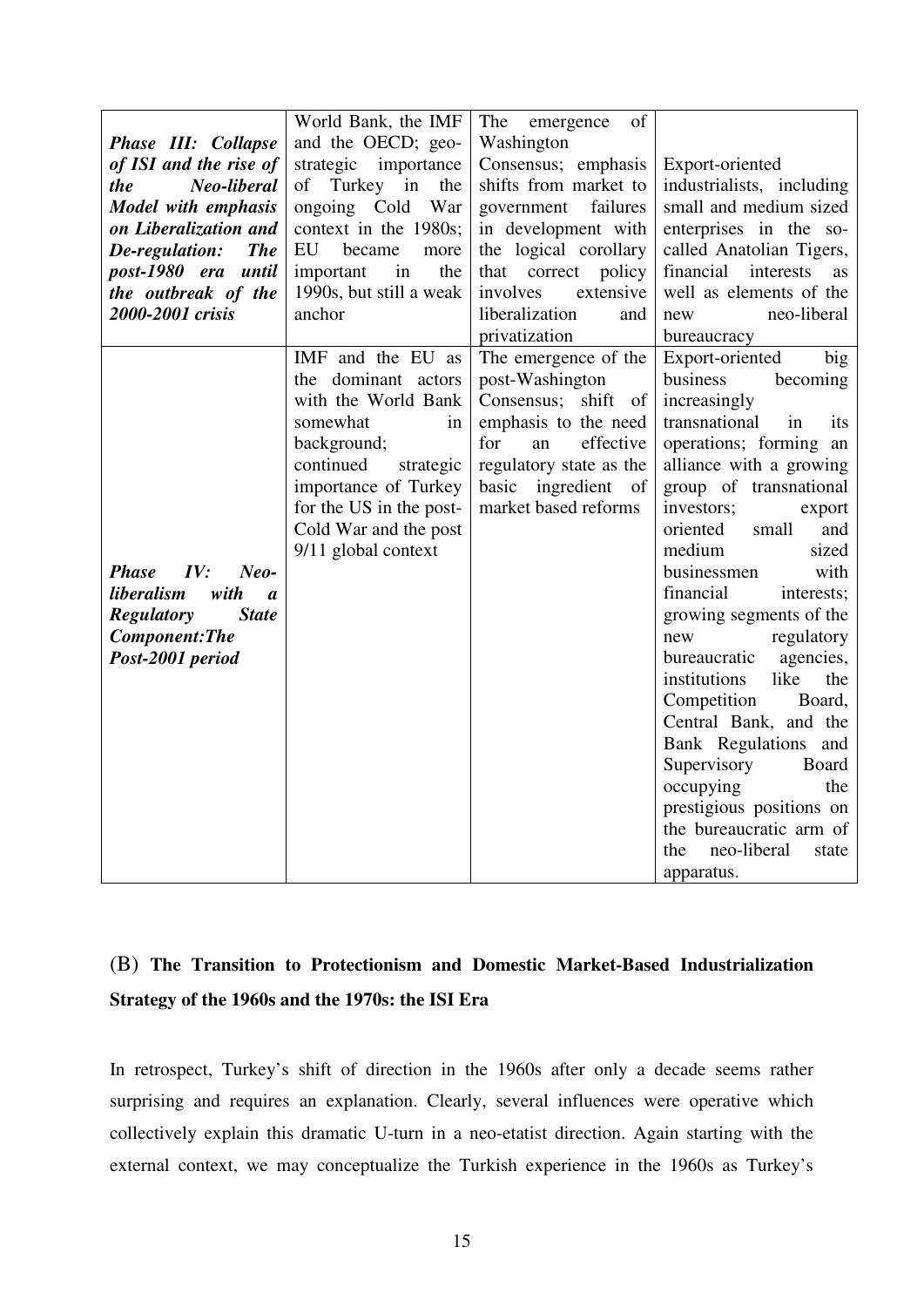delayed encounter with the "Keynesian Revolution" in the West. The new Constitution of 1961 had a major emphasis on the extension of social rights and the idea of planned economic development. This new outlook clearly endorsed the key role of the state as a major agent of economic and social transformation and highlighted the impact of the Keynesian Revolution which had a deep impact in the United States and Western Europe in the 1950s and the 1960s. Furthermore, the major international institutions such as the World Bank increasingly found itself more receptive to the ideas of infant industry protectionism, at least on a temporary basis, as well as the idea of planned development as a means of fostering rapid industrialization and development. For the United States, the need to increase the pace of development in the periphery of the capitalist world economy was firmly rooted in the logic of Cold War rivalry, with the threat of the spread of communism creating an important impetus for the tolerance of more interventionist strategies in the emerging states of the developing world. The growing power of TNCs originating in the US, finding a lucrative base for investment in the large and protected home markets of the newly industrializing countries such as Brazil and Mexico also explain in part the growing receptivity on the part of the United States to the adoption of ISI-style development strategies. Hence, turning to the Turkish experience, the changing external context produced a favorable environment for the adoption of a new strategy and the fact that the old strategy had been discredited by a major financial crisis also helped to produce the necessary space within which the new strategy could be institutionalized. The key external actor which was directly involved in the policy process and the development of the new planning bureaucracy was this time the OECD, with Jan Tinbergen, the Nobel Prize winning economist, initially playing a central role in the design of Turkish five year plans.

Again, however, we need to turn our attention to the domestic context to provide the necessary balance. In the domestic sphere, we observe the emergence of an ISI or a national developmentalist coalition which favored the new strategy. This new coalition embodied the rising industrialists of the 1960s, who were making the transition from landownership or commercial entrepreneurship to industrial entrepreneurship, a process which, indeed had started earlier, under the creeping protectionism of the late 1950s. The coalition also embodied key elements of the bureaucratic elite which had been marginalized during the Menderes era, but has managed to regain its status following the military intervention of 1960. Last but not least, organized labor, which received significant benefits in terms of expansion of social rights under the new Constitution of 1961, became another member of this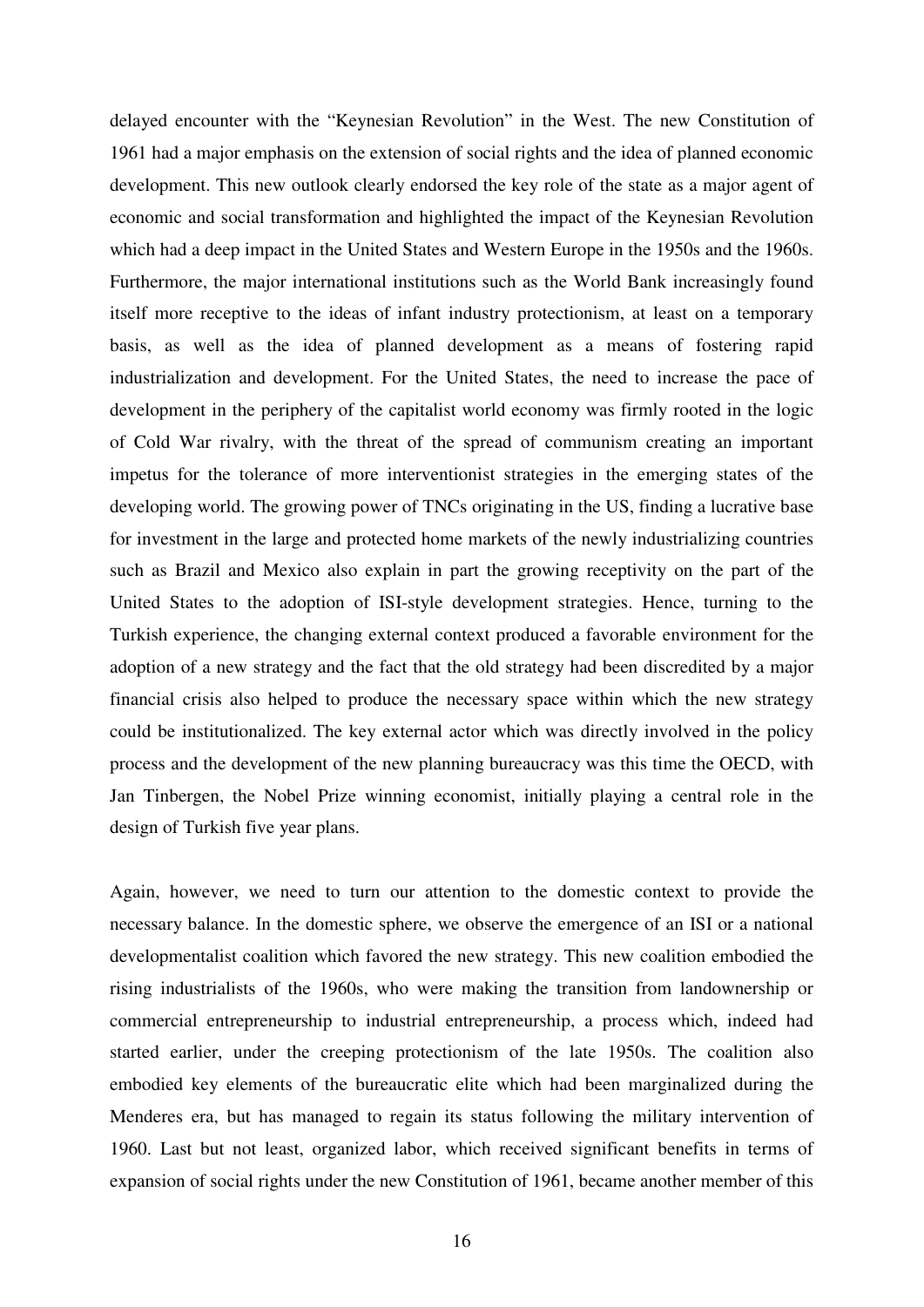nascent coalition. In contrast, farmers and peasants, for example, were excluded from the basic ISI policy coalition, but given the numbers involved, governments in power under the constraints of parliamentary democracy had to resort to policies to bring the agricultural population into their broad electoral coalitions, particularly in the periods leading to general elections.

The approach involving planned industrialization or planned development was often portrayed as a reaction to the uncoordinated expansionism of the Menderes era. The basic logic was to industrialize, moving stage by stage to higher levels of industrialization without undermining balance of payments equilibrium. The strategy was quite effective over the period 1963-1977 in terms of accomplishing relatively high rates of economic growth and substantial structural change. Industrial entrepreneurship in Turkey was clearly the product of this particular phase of national development, during which both the private enterprises and state economic enterprises played a significant and complementary role. Again, the problem as in the previous era was that governments were not able to achieve sustainable growth. Rather reminiscent of the pattern of the late 1950s, the Turkish economy experienced another wave of fiscal disequilibrium and rising inflation. The outcome was a much deeper balance of payments and debt crisis in the late 1970s, judged by the standards of the previous crisis. This crisis may also be explained by the fact that Turkey encountered deep external shocks in the form of successive oil price hikes in the 1970s. The crisis pinpointed once again the deficiencies of Turkish democracy and the inability of governments in power to manage distributional conflicts within the institutional boundaries of parliamentary democracy in such a way that the management of these conflicts would be compatible with the goals of fiscal equilibrium and sustained economic growth.

In line with our discussion, Turkish state's policy during the 1960s and the 1970s was very much in line with our notion of the "reactive state". Turkey followed the route of the majority of late industrializing countries during this period in terms of pursuing a prolonged importsubstituting industrialization strategy. In this respect, Turkish development experience was much more in conformity with Latin America than East Asia. Arguably, we can classify the Turkish state as a *fragmented developmental state* enjoying a much lower degree of autonomy relative to the key societal actors such as the big business as compared with its East Asian counterparts in South Korea and Taiwan. Unlike the case of the East Asian states, the bureaucratic arm of the domestic policy coalition never had the upper hand. Indeed, the East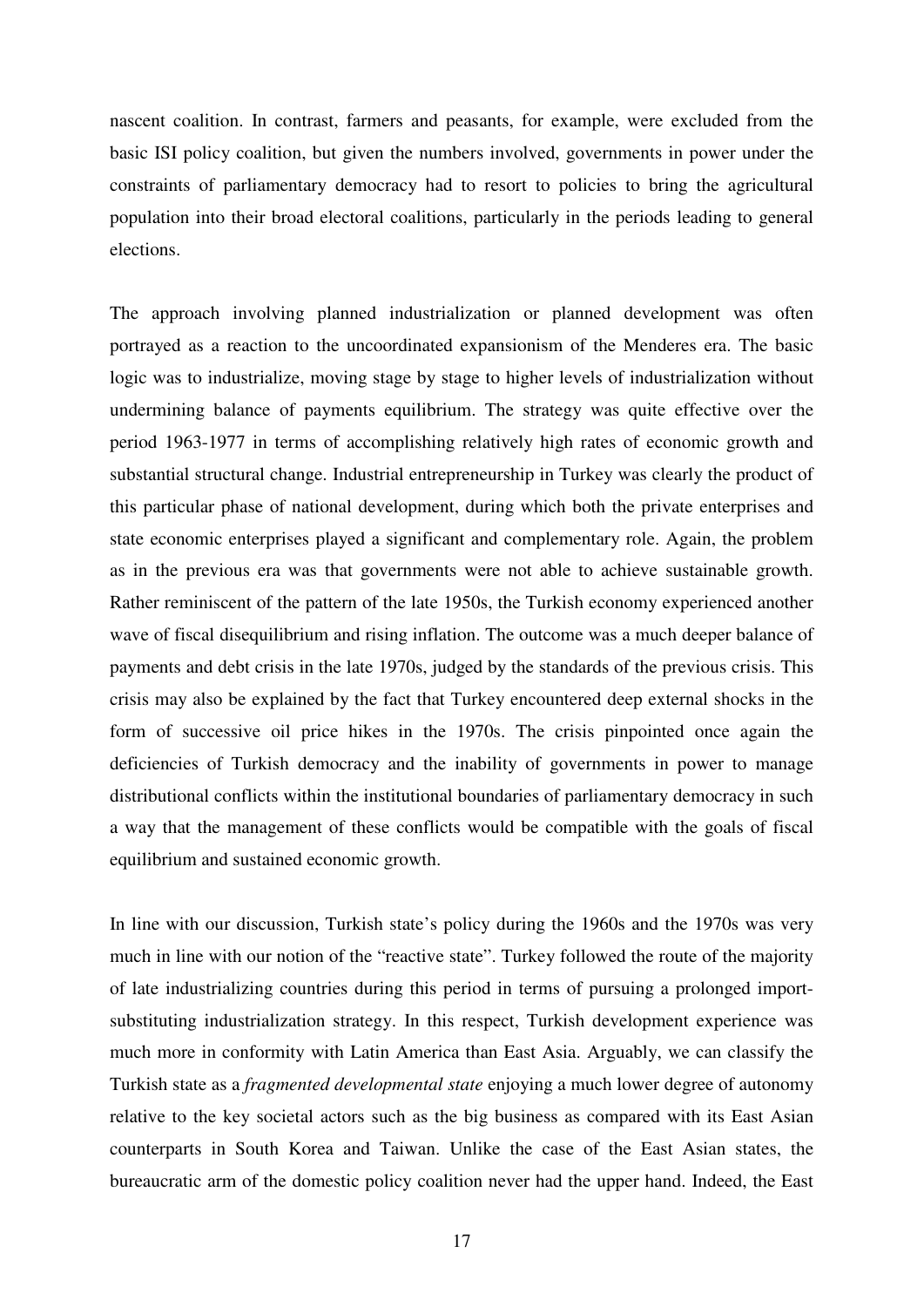Asian states were able to display a much more pro-active behavior in terms of their ability to engineer major shifts in the direction of export–oriented industrialization without actually experiencing the types of crises that Turkey or the major Latin American countries have experienced.

## **(C) The Collapse of the ISI Model and Turkey's Encounters with Neo-liberalism and the Washington Consensus: the 1980s and the 1990s**

The third policy phase in our analytical schema corresponds roughly to the first two decades of neo-liberalism. Our general framework involving the combination of external dynamics and domestic coalitions is once again relevant in this context. Starting again with the external realm, the late 1970s are marked with disillusionment with the Keynesian Consensus in the North and the parallel process of formidable difficulties with the application of ISI strategies in the South. The late 1970s mark the rise of neo-liberalism as the hegemonic development discourse. The major Washington institutions increasingly embrace the basic message of neoliberalism and incorporate the key neo-liberal principles of market-liberalization and privatization into their conditional policy packages. Indeed, Turkey is one of the countries which become a testing ground for neo-liberal principles in the early 1980s. Key international institutions like the IMF, the World Bank, and the OECD have been collectively involved in Turkey's neo-liberal restructuring process. The collective power of these actors to instigate policy change became even more striking once the previous model had been discredited through a major crisis in the late 1970s and the country became heavily dependent on external financial inflows. The collective interests of major international institutions in Turkish restructuring process were compounded by the country's geo-strategic significance for the United States and its Western allies in a period marked by the Soviet invasion of Afghanistan signaling the continuation of the Cold War contest.

On the domestic front, we also observe the collapse of the ISI coalition and its gradual replacement by a new export-oriented policy coalition. A distinctive characteristic of the domestic coalition during this phase was that it was basically built during and under the spurt of the policy transformation itself whereas in the previous phases the domestic coalition was developing before the policy change. <sup>6</sup> The twin forces of heavy external involvement under

 $6$  Two prior short-lived attempts at export orientation in the early 1950s and early 1970s notwithstanding, it can safely be argued that a pro-export orientation constituency was notable for its absence when the ISI model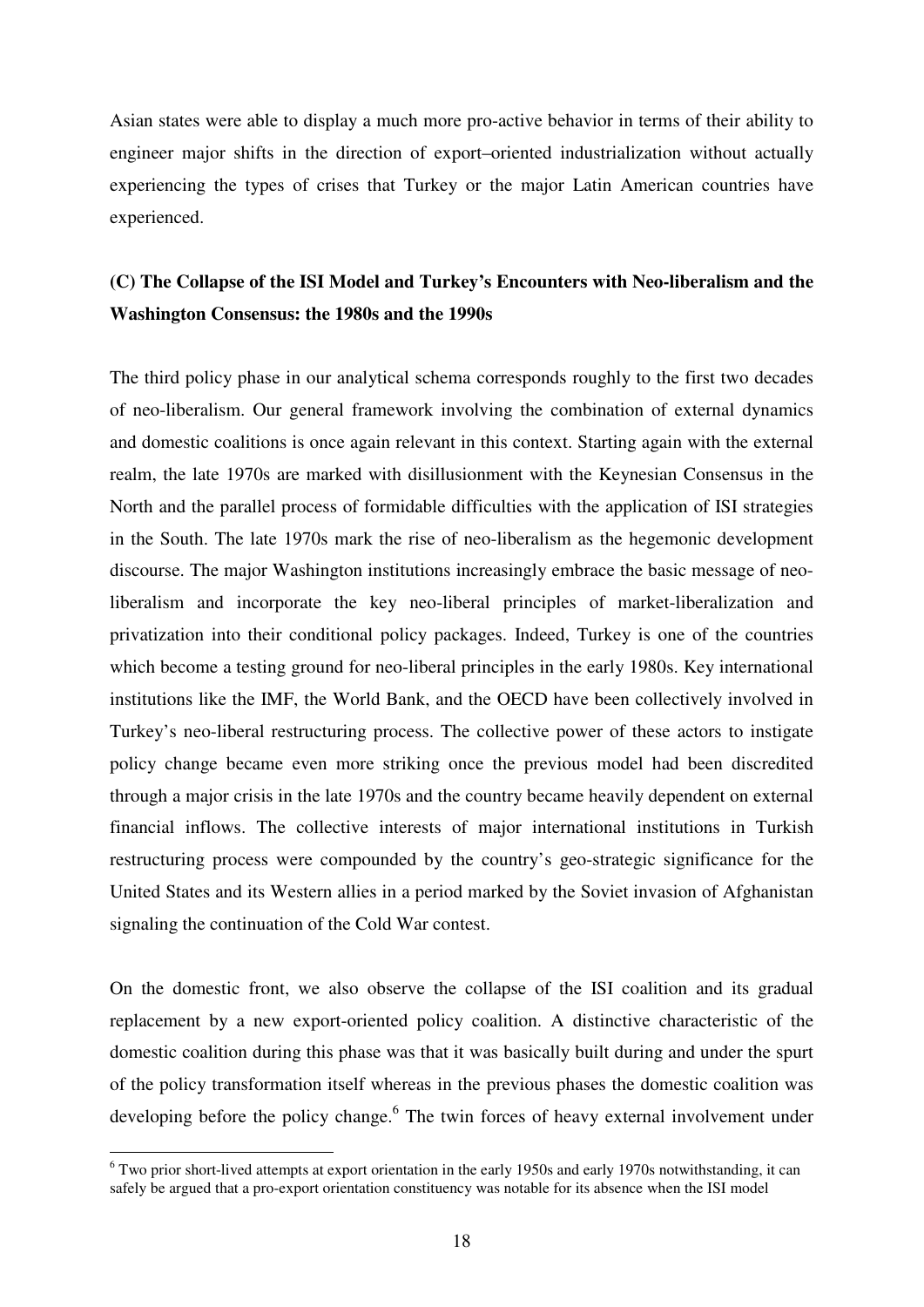severe crisis conditions and the subsequent military intervention were instrumental in preparing the ideal ground for the flourishing of the neo-liberal model. The key members of the ensuing coalition were the components of the business community, especially parts of big business, which were able to make the transition from domestic markets to exports as well as elements of the new bureaucracy which became central to the implementation of the neoliberal program. Turgut Özal was the leading transnational policy entrepreneur, occupying central stage in this particular coalition during the first decade of neo-liberal reforms in the 1980s. Sidelined from this coalition were components of big business, which were unable to adjust to the new environment as well as elements of the "classical" or the "etatist" components of the economic bureaucracy such as the State Planning Organization (SPO). Perhaps the biggest loser in the new era was organized labor whose fortunes experienced major setbacks, especially during the early years of export-oriented growth when it was faced with severe repression and a sharp fall in real wages. In the early years, there was a considerable rift within the business community with respect to export versus domestic market coalition. This rift became less pronounced over time as the neo-liberal policy coalition expanded to include a larger segment of both big and small businesses which became increasingly export-oriented in their operations. The new policy coalition also included financial interests or the so called "rentiers" who clearly benefited from financial liberalization and high and rising domestic real interest rates. The fortunes of these groups improved further with opportunities to lend to the state at high interest rates as the government felt growing pressure to finance its rising fiscal deficits.

In terms of economic performance, the period again was characterized by a boom-bust cycle rather reminiscent of the previous decades. Following a major recovery process in the early 1980s, a process in which external assistance played an instrumental role, the process became increasingly unsustainable and prone to crises in the context of the 1990s. Once again, this highlighted the weaknesses in the regulatory capacities of the Turkish state and its inability to manage distributional conflicts within a broadly democratic environment. The Turkish state again displayed reactive behavior in conforming to the norms of the Washington Consensus rather wholeheartedly by opening up the capital account regime in 1989, without achieving the necessary degree of macroeconomic stability and the tight regulation of the financial

collapsed at the end of the 1970s. As Ebiri (1980) has documented in detail, the most influential segments of Turkish society just before the transition to the neo-liberal model in 1980 were in favor of the previous model. If anything, there were only isolated voices favoring an alternative path. See Krueger (1974) and Tekin ( 2006 ) on Turkey's attempts at liberalization and export orientation before 1980.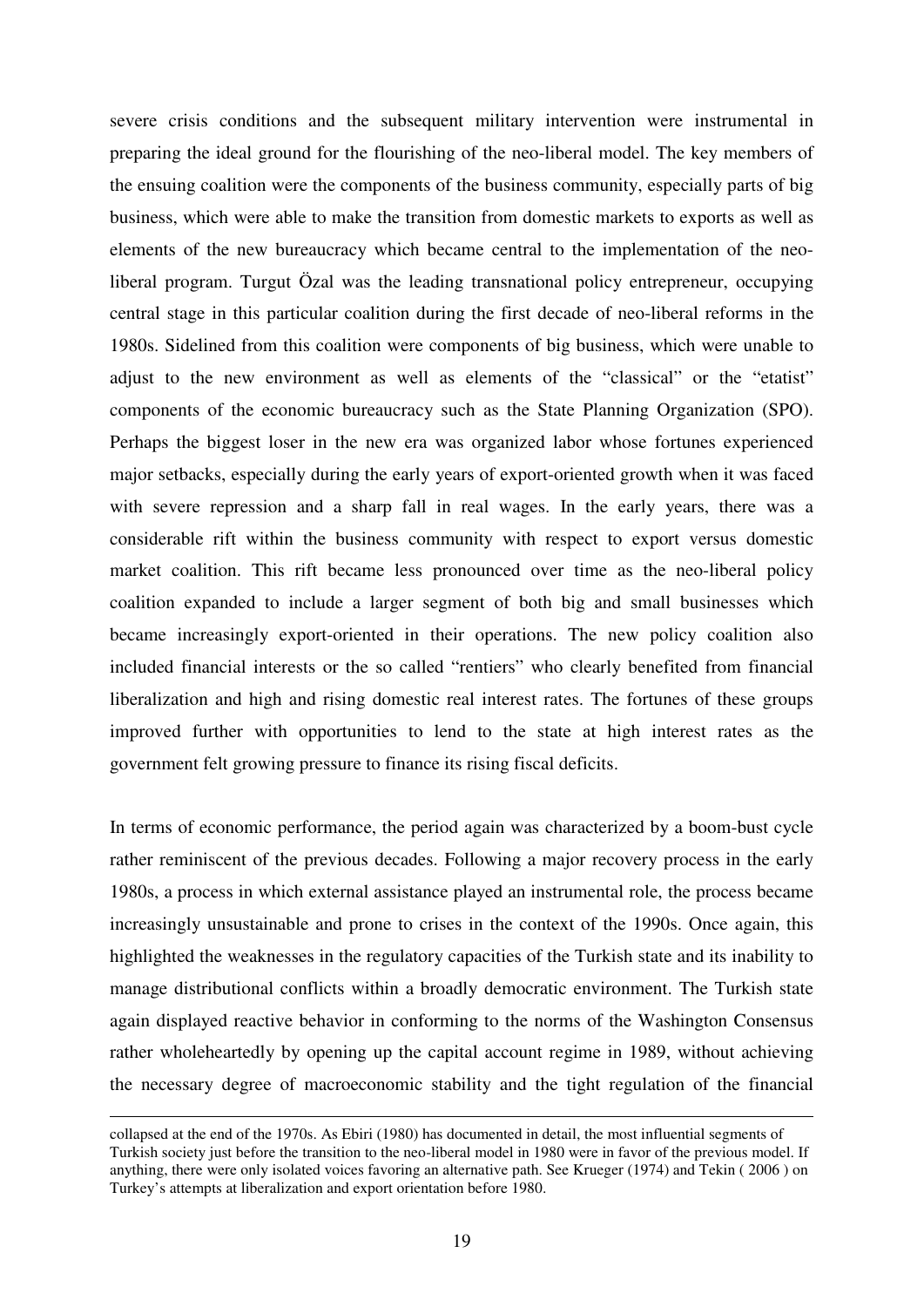system. This constituted a sharp contrast with the experience of some other late-comers such as India and China which were much more gradual and selective in their approach to capital account liberalization. Particularly the second decade of neo-liberalism for Turkey represented the unhappy face of the Washington Consensus. The combination of fiscal instability and premature capital account liberalization in the absence of an adequate regulatory framework were largely responsible for the eruption of successive economic crises in 1994, 2000 and 2001. These crises have severely undermined Turkey's overall economic performance, especially judged by the performance of some of the key "emerging markets", notably those in Asia and the post-communist Eastern Europe.

#### **(D) Neo-liberalism with a Regulatory State Component: The Post-2001 Era**

The crisis of 2001 in Turkey was perhaps instrumental in ending the years of the Washington Consensus and marking the beginning of a new encounter with some of the key principles embodied in "Post-Washington Consensus". A mix of changing global dynamics and a parallel shift in domestic policy coalitions are at the heart of this transition to the new phase of the Turkish neo-liberal experiment. In terms of global dynamics, there is no doubt that there has been a broad disillusionment with Washington Consensus in action. Apart from its poor record in dealing with widespread poverty on a world scale, the frequency of crises in emerging markets during the 1990s, in particular, has raised very serious question marks against one of the core principles of the Washington consensus, namely wholesale financial and capital account liberalization. Especially, in the aftermath of the major Asian financial crisis of 1997, the IMF has faced a serious identity crisis. This identity crisis, in turn, has been associated with a shift of emphasis in the direction of strengthening institutions and the regulatory arm of the state. This shift of emphasis is also clearly reflected in the post-2001 restructuring process of Turkey with major attention paid to creating powerful regulatory institutions in the realm of banking and finance as well as enhancing the power and autonomy of existing key institutions such as the Central Bank.

In discussing the post-2001 restructuring process a useful formulation might be the IMF-US-EU nexus. The active involvement of the IMF in Turkey's post-2001 process was once again shaped by the security concerns of the US which became all the more important in the post-9/11 global environment. Furthermore, a distinct feature of the period was that the EU itself, for the first time, became a major source of economic and political change in Turkey,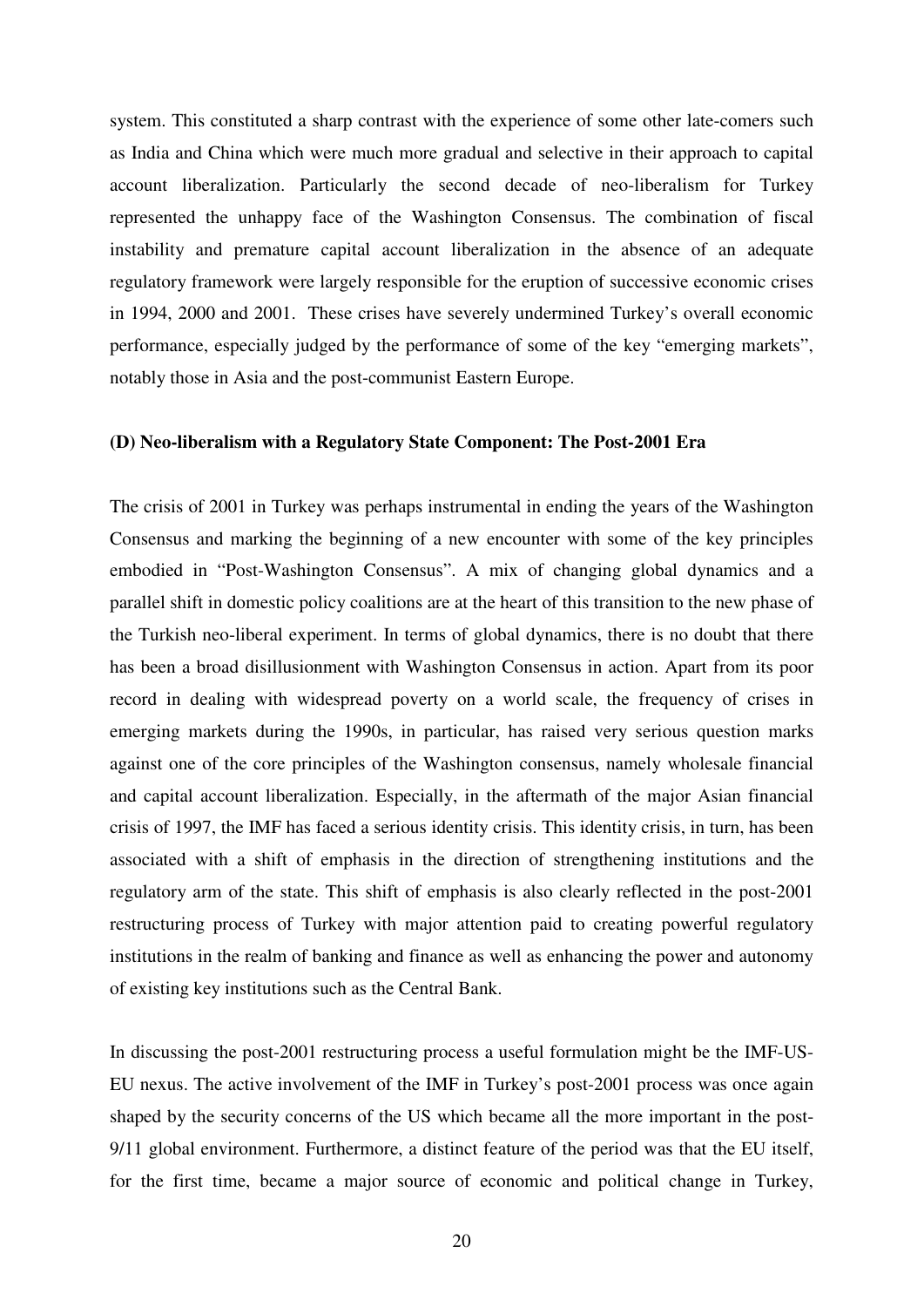following the critical turning point in December 1999 involving the transition of Turkey to full candidate country status for full-membership. Becoming effective at the beginning of 1996, the Customs union agreement represented an important landmark in Turkish economic history. Despite this fact, it is fair to say the real impact of the EU, in terms of both its conditions and incentives, is effectively felt in Turkey during phase IV, once the prospect of membership became a concrete possibility. The combination of IMF and EU conditionality has tended to reinforce one another. At the same time, the EU conditions have helped to generate a major wave of democratization reforms in Turkey. These are also important in terms of their economic repercussions in the direction of improving institutional quality and the rule of law, which probably would not have been possible if the IMF alone was involved in the restructuring process.

Turning to the domestic plane, the new policy phase of policy regime had significant backing from key elements of big business as well as small and medium sized interests. Both elements favored a properly regulated macroeconomic environment as a necessary condition for achieving stability and sustainable growth, even if they were not equally enthusiastic about the prospects of tight regulation of the banking system. The business component of the coalition was extended to include much stronger foreign investor presence compared to the previous policy phases as Turkey has started to attract both significant long-term foreign investment as well as short-term investment during the recent era. Furthermore, a new element of the reorganized or reconstituted domestic policy coalition is the group of important autonomous regulatory institutions pointing to a significant shift of power within the internal organization of the state itself to these new forms of bureaucratic institutions.

An interesting question to consider which is somewhat beyond the scope of the present essay is whether the current policy phase in Turkey represents a major rupture or a real break with the past, putting an end to the cycle of periodic crises and breakdowns resulting in a new policy phase in line with the changing global context. This is a somewhat speculative question considering that we are still in the process of living through this particular policy phase. An optimistic assessment would suggest that Turkey's economic performance has significantly improved in recent years judged by its ability to achieve high growth in a low inflation environment, which renders the achievement of sustained growth over time a stronger possibility than has been the case in the previous eras. What may also make one more optimistic about the future is that Turkey has been able to attract significant flows of long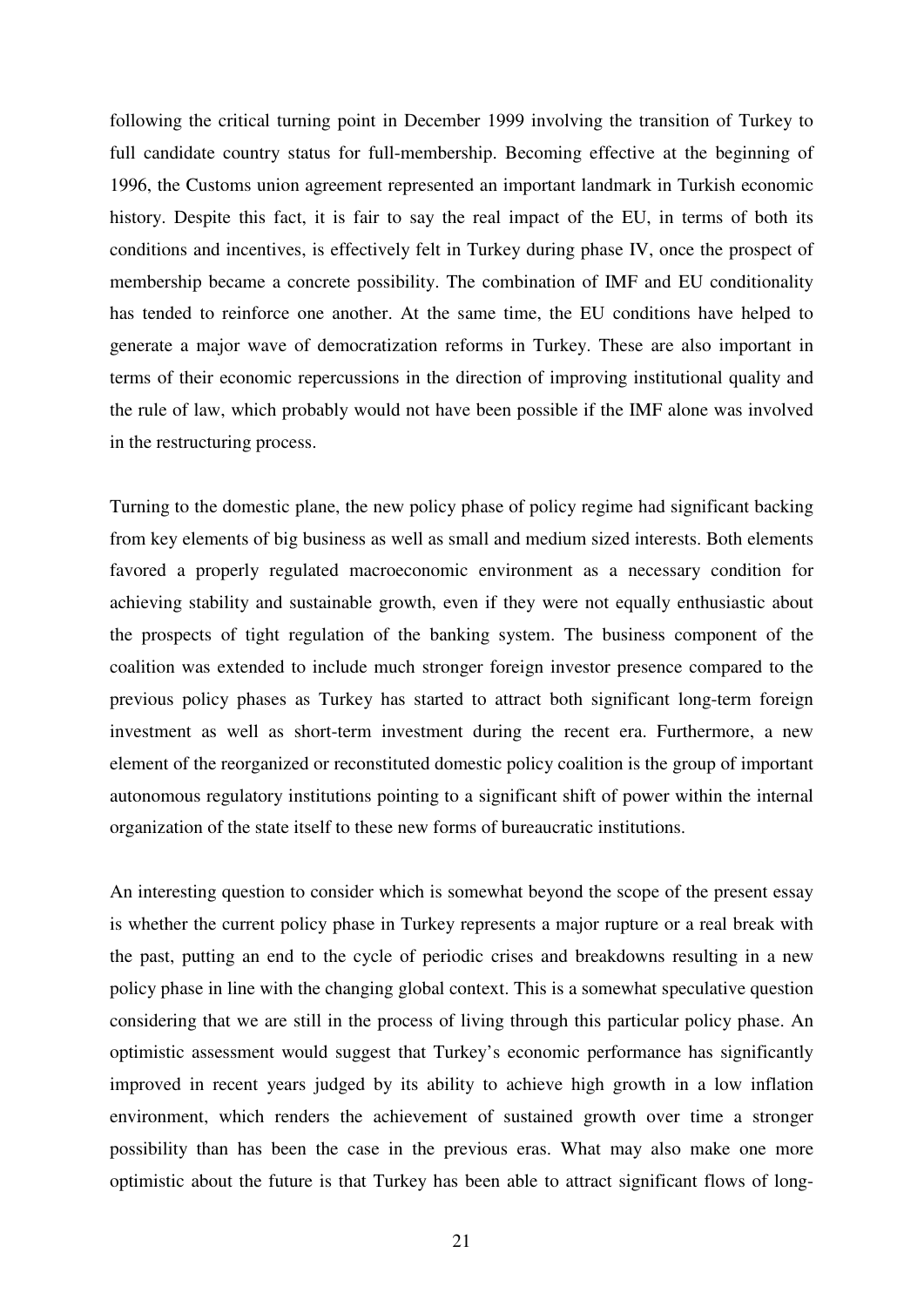term investment for the first time in its post-war development trajectory. Furthermore, the EU anchor, in spite of its problems, constitutes a long-term external anchor. This again presents a certain contrast with the experience of the previous decades in the context of which key international institutions have acted as temporary rather than long-term anchors, with their transformative impact often being restricted to the immediate or, at most as in the context of the 1980s to medium-term post-crisis restructuring process. On a less optimistic note, one could also draw attention to elements of fragility that continue to exist in the Turkish economy such as a large current account deficit and a heavy domestic and external debt burden. One should also take into account the fact that Turkey has benefited enormously, like all other emerging markets, from the unusually favorable global liquidity conditions in the post-2001 era. Clearly, a possible reversal of these conditions could undermine the optimistic scenario concerning the future path of the Turkish economy. Likewise, the inability of the economy to generate sufficient productive employment despite rapid rates of growth, in the face of strong supply-side pressures in the labor market, leaves unemployment as a major problem for the foreseeable future. Finally, the persistence of severe inequalities at all levels and deep-seated poverty may present a formidable obstacle for the sustainability of the recent favorable picture.

The foregoing analytical framework, while by and large embracing the main structural transformations in post-war Turkish economic development, still suffers from a number of shortcomings, warranting several caveats. First, there are the well-known difficulties of dividing a long period into distinct phases. Individual phases may not always show a uniform pattern over time. For example, although there is sufficient ground to describe Phase 1 as market based, one should not overlook the fact that there was a great deal of intervention by the government in industrial policy through the import and exchange rate regimes and also in the free functioning of the market mechanism through extensive price controls. Likewise, external factors, which were on the whole favorable in the first decade of Phase 2, present an altogether different picture in the second decade as relations with the United States turned sour following the Turkish intervention in Cyprus, adversely affecting Turkey's relations with the IMF and the international financial community. Second, the factors to which we have attached primary importance in explaining the movement of the economy from one phase to another are accompanied and augmented by powerful exogenous events, having differential impact on the course of the economy. For example, the Korean War facilitating buoyant demand for Turkish agricultural exports in Phase 1, labor migration from Turkey to Western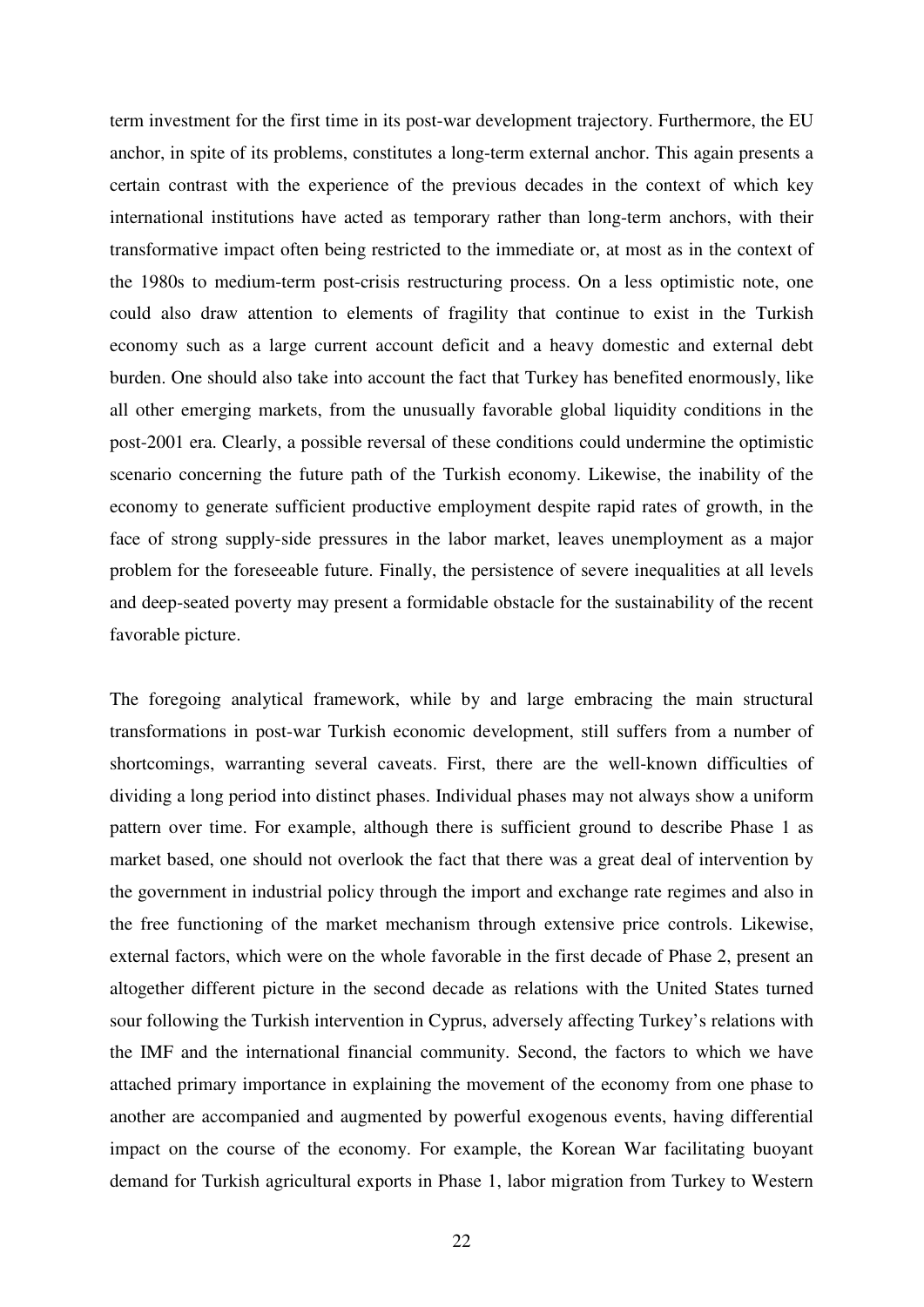Europe and the concomitant inflow of sizable workers' remittances as well as successive oil shocks in Phase 2, Iran-Iraq war providing an impetus for Turkish exports, the hostilities in the Eastern and Southeastern regions of Turkey over the Kurdish question, and the devastating earthquake in the industrial heartland of the country in Phase 3, and finally 9/11 in Phase 4 constitute some of these factors that in different ways have had a bearing on the nature and duration of each phase. Likewise, the interruption of Turkey's transient democracy on several occasions by military intervention, most notably in 1960, 1971 and 1980, although not altogether independent of developments in the real economy should also be included among such exogenous events shaping development. Third, the broad coalitions that have characterized each phase were not altogether free of inner tensions. For example, in Phase 2, the deep conflicts that bedeviled the First-five year plan even at the preparation stage<sup> $\prime$ </sup> escalated in later years to stormy tensions between business interests and an increasingly vociferous organized labor.

Upon closer examination, several additional characteristics of post-war Turkish economic development based on the four-phase analytical framework presented above emerge. First, Turkey has moved very much with the tide of the dominant development discourse and acted in a similar fashion with the bulk of countries at a similar level of development. In contrast, countries, which have moved against the tide in some important respects, have been the most successful, as the experiences of South Korea and Taiwan in Phase 2 and India and China in Phases 3 and 4 have amply demonstrated. Such observations call for the need to examine Turkish economic performance in different phases within a comparative framework with other countries at a similar stage of development. Although it is beyond the scope of this paper to indulge into such comparisons, $<sup>8</sup>$  efforts in that direction may shed some light, for</sup> example, on the reasons behind Turkey's laggard record with respect to its production and labor market structure and key human development indicators.

Second, Phase 2 stands out from the other three phases in some important respects. It is, especially in the first decade of this phase that Turkey comes nearest to showing some of the characteristics of a developmental and proactive state. Although external agents are at work they are very much in the background. External assistance is provided to support *domestically determined* development objectives as stated in five year plans. Moreover, the political regime

 $7$  See Milor (1990) on this issue.

<sup>&</sup>lt;sup>8</sup> See Pamuk (2007) for a general account in this respect.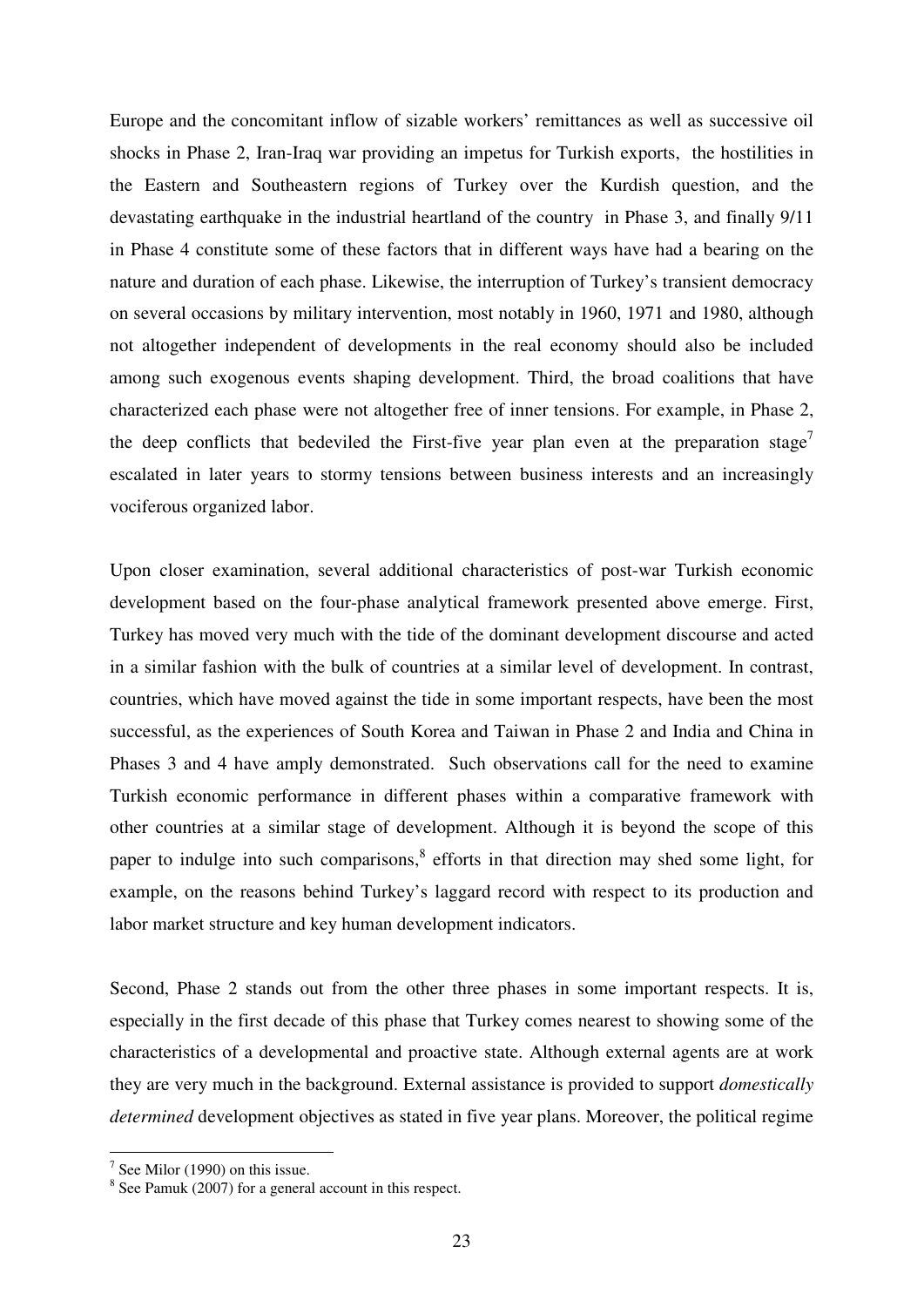is more open than in the other phases. The domestic coalition is also distinctive in the sense that it includes broad segments of society, including labor. Third, although each phase has sufficient distinct characteristics facilitating the delineation of one from the other, one should not overlook the fact that, notwithstanding certain discontinuities they together represent a continuum, explaining a country's development over more than half a century. In this process, there has, however, been a remarkably sharp change in the attitude of domestic policy makers towards external influence in economic policy making. While the agriculture-based development strategy recommended by the World Bank was generally accepted in Phase 1, the relations between the World Bank and the Turkish government were not altogether amicable with the Turkish government showing a great deal of sensitivity to interference by the World Bank in domestic economic policy-making.<sup>9</sup> Likewise, the relations between the IMF and the Turkish government were far from being harmonious. The Turkish government was notorious in its failure not to stick to the initial agreements with the IMF for long in both Phase 1 and Phase 2. The relations between the IMF and the Turkish government reached their nadir at the end of Phase 2, at the height of the crisis in the late 1970s when the Turkish government showed considerable resistance to come to an agreement with the IMF. There was a sharp turnaround in the attitude of the Turkish government towards both of these institutions in Phase 3 so much so that these two institutions took central stage in the design of economic policies in Turkey's transition to the neo-liberal framework and increased their conditionality beyond the economic sphere in Phase 4, amidst charges in some quarters that Turkish economic policy-making is now altogether in their domain.

### 5. The Turkish Experience in a Broader Setting. The Continued Importance of State Capacity

Turning from the Turkish experience to the general realm, the central diagnosis underlying the neo-liberal resurgence in development theory, which subsequently gave rise to the "Washington Consensus", was that "state failure" was the root cause of weak economic performance. The natural corollary of this line of thinking which dominated the practice of key multilateral institutions such as the IMF and the World Bank was to reduce the weight of the state in economic affairs and expand the domain of the market. In a way, "the state" and

<sup>&</sup>lt;sup>9</sup> This sensitivity at times took a sharp turn with the Turkish government asking the World Bank office in Turkey to be closed and on a different occasion ordering a World Bank policy document to be actually destroyed.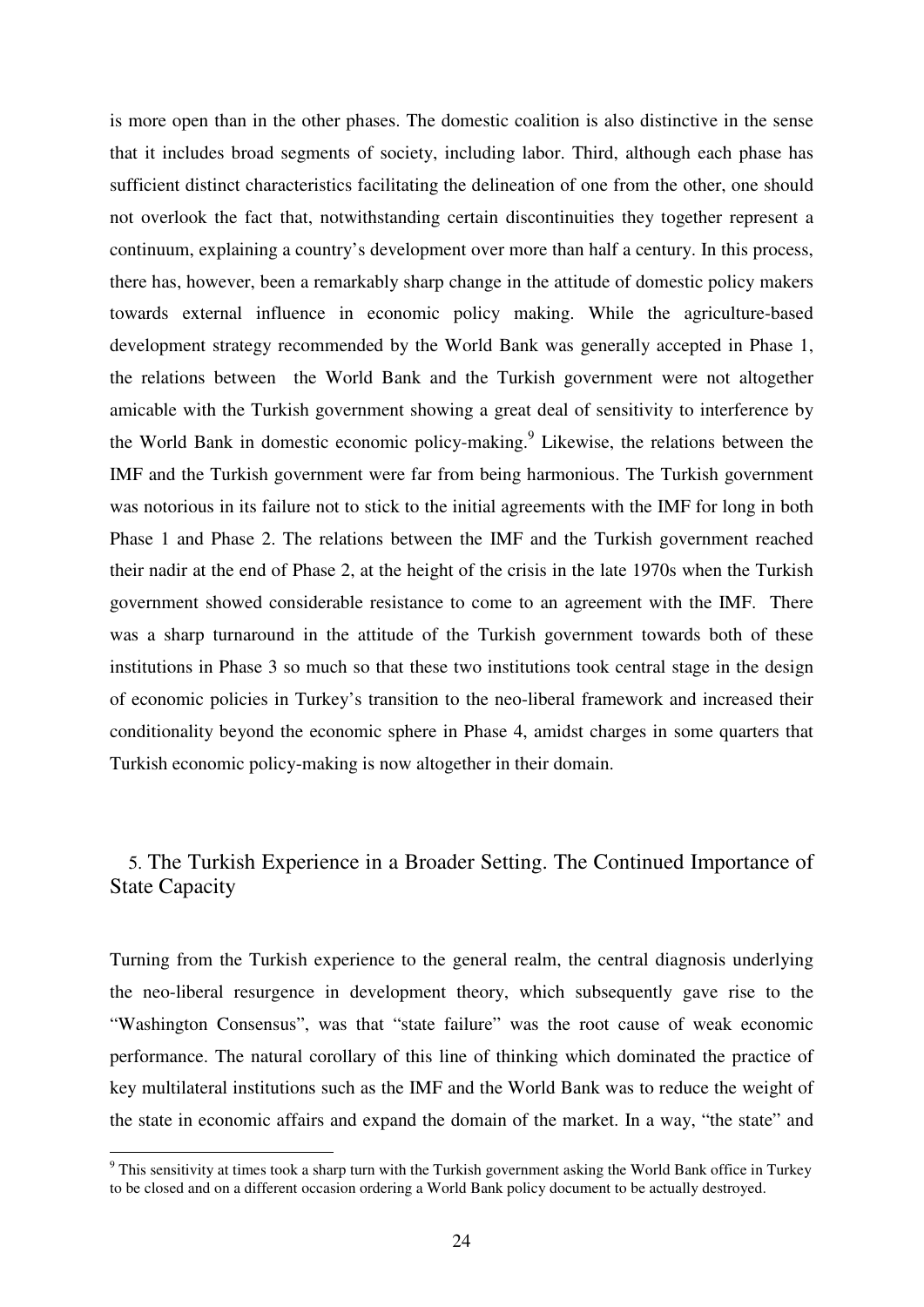"the market" were juxtaposed in dichotomistic terms: the "retreat of the state" was a necessary state in the enlargement of the realm of the "free market".<sup>10</sup> What is interesting is that the accumulating evidence on economic performance in the era of global neo-liberalism during the past two decades reveals a paradox. "State capacity", in one way or another, has been quite central in the experience of the more successful set of countries in the new era, managing to capitalize on the potential benefits and minimizing the risks associated with the novel environment of neo-liberal globalization. Similarly, it was weak state capacity which accounted for the relatively less impressive economic performance of countries like Argentina and Turkey. The latter have failed to convert early surges in growth to a process of sustained economic growth which would enable them to converge steadily towards the living standards of advanced economies.

A similar dichotomy can be observed in the literature on globalization versus the nation state. Early and simplistic accounts suggested that the process of globalization would necessarily undermine the power and influence of the nation state in a way as to render the nation state obsolete over time. There is no doubt that the forces of globalization have placed major constraints on national economies and have, indeed, rendered certain specific instruments of economic policy quite redundant.<sup>11</sup> In the current international context, individual states find it increasingly difficult to implement old-style protectionism, industrial policies based on direct targeting of specific sectors, tight exchange controls over capital controls, extensive redistribution through large welfare states and the like. The fact that certain *specific instruments* are no longer implementable does not imply that the state, by definition, has lost all its relevance. In fact, the evidence increasingly suggests that state intervention, but through novel *mechanisms* and *institutions,* is the key to economic success in the experience of the emerging outliers ranging from China to India and Ireland in the new global context.

Another key element that needs to be firmly integrated to the discussions of state capacity is the impact of the process of regionalization taking place concurrently with the process of globalization. There is a tendency in simplistic accounts to assume that the process of regionalization is likely to undermine state autonomy and render the nation state quite obsolete. Again, there is no doubt that the process of regionalization, particularly in the

 $10$  See Öniş and Şenses (2005) for details.

<sup>&</sup>lt;sup>11</sup> For an early study drawing attention to the limitations on the policy space of developing countries see Öniş (1998). For more recent attempts in the same direction concentrating mostly on the limitations imposed by the WTO on the policy autonomy of developing countries, see Wade (2003) and Akyüz (2007).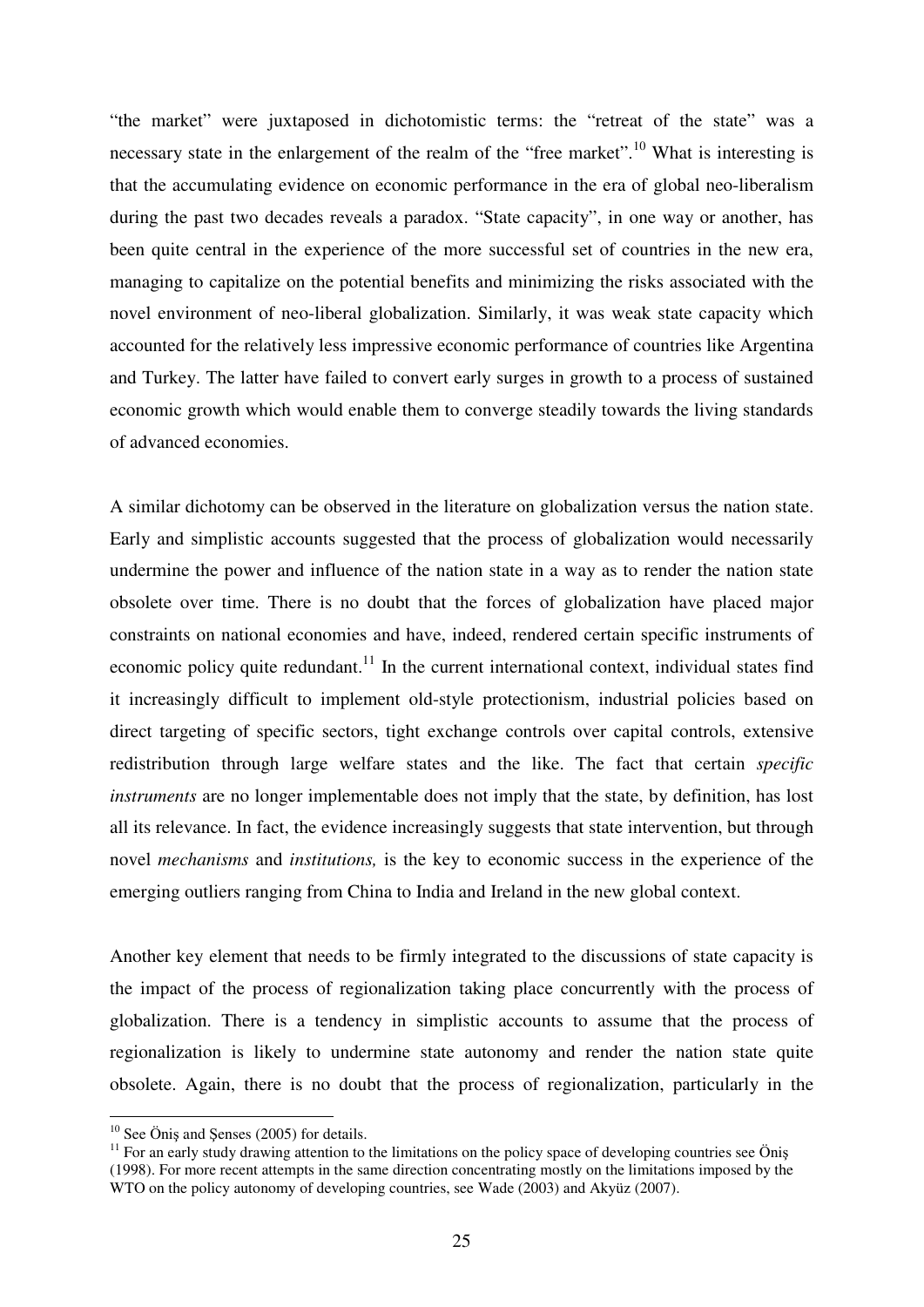context of formal arrangements like the European Union, results in a transfer of sovereignty in important ways from the nation state to supra-national institutions. But at the same time, active participation in regional experiments, such as membership of the EU, may help in improving state capacity, which also enables individual states to cope more effectively with the pressures and challenges of globalization. Hence, the issue of state capacity, in the current international context, should be approached in a triangular fashion in which the complex interactions between states, regional entities and the global context need to be taken into account and investigated explicitly.

# 6. Pro-active versus Reactive States: Interpreting the Experiences of Hyper-Growth Cases in the Age of Neo-liberal Globalization

Our central contention is that state capacity matters in the age of neo-liberal globalization and following Linda Weiss (1998) state capacity needs to be disaggregated into three distinct components: (a) the developmental or transformative capacity (b) the regulatory capacity and (c) the redistributive capacity or more broadly the ability to build social cohesion. What Weiss refers to as the "transformative capacity" of the state, namely "the ability to coordinate industrial change to meet the changing international competition", is in fact the development functions and capacities of the state (Weiss, 1998, p.7). According to Weiss, whose account is clearly influenced by the experience of Asian developmental states, "state capacity in this context refers to the ability of policy-making authorities to pursue domestic adjustment strategies in co-operation with organized economic groups, upgrade or transform the industrial economy" (Weiss, p.5). What is interesting in this definition is that there is no reference to specific instruments. The nature of the instruments may change both in line with the depth of development in the domestic industrialization process as well as the changing nature of the global economy and the constraints imposed by multilateral institutions. The focus on the transformative or the developmental capacity is important. But at the same time, it is incomplete in so far as it fails to take into account the other two dimensions of state capacity. These are also quite crucial in terms of the ability to generate sustained economic growth with social cohesion and to avoid costly financial crises in the process in the current international context and the distributional conflicts that often accompany them.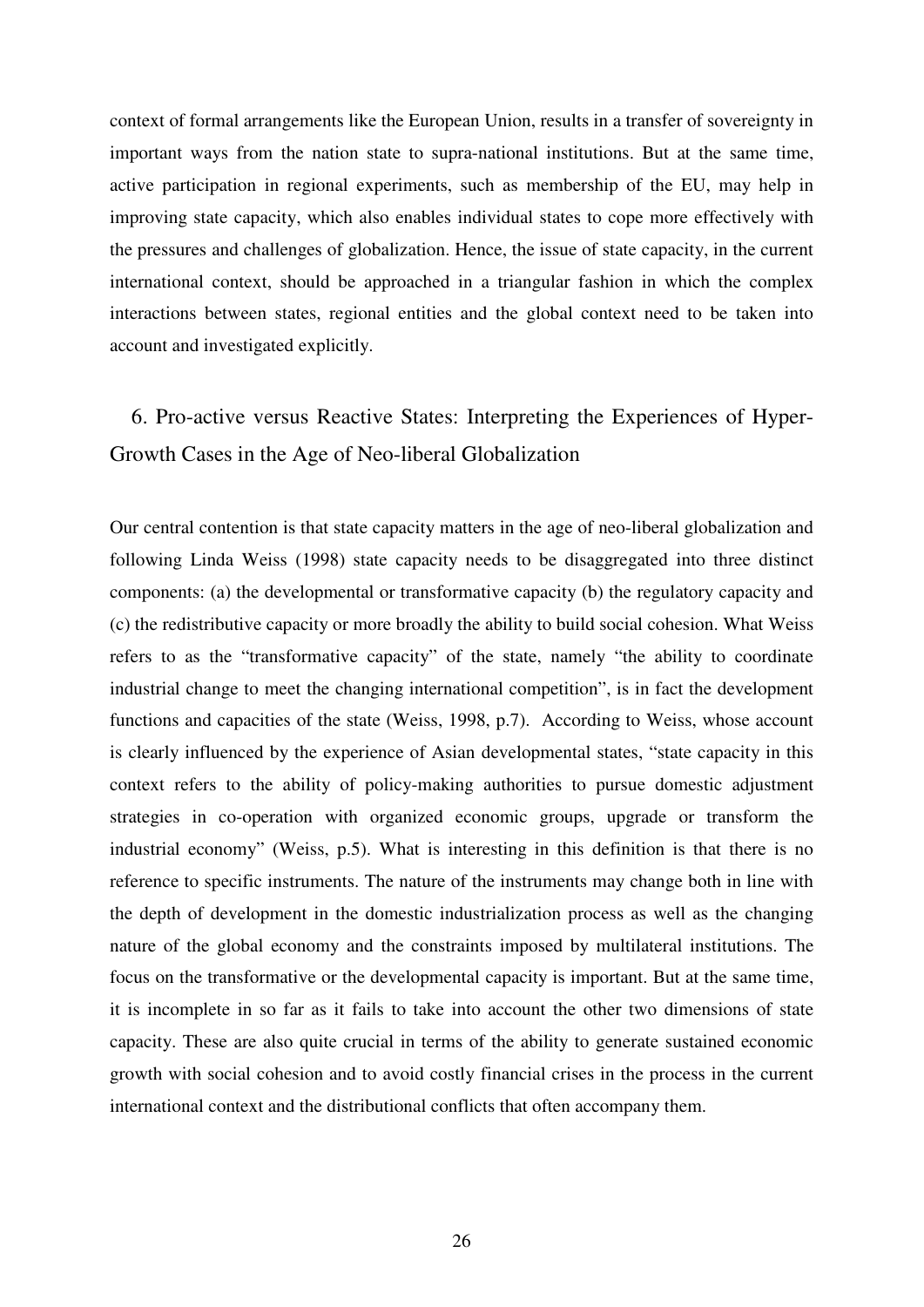A cursory examination of comparative evidence suggests that the more successful states in the neo-liberal era have been *pro-active states* which have deviated from neo-liberal norms in certain crucial respects. There is no doubt that success is not associated with a process of selfenclosure and inward-orientation. Economies that have managed to generate high growth have been generally open, outward-oriented economies, which have tried to capitalize on export opportunities in the world market and long term foreign investment. At the same time, the opening up of this process has been based on a gradual and controlled liberalization process. The early success of South Korea and Taiwan was based on selective industrial policy designed to create successful export industries. The more recent examples of China, India and Vietnam also point towards the importance of industrial strategies. Whilst all of these are outward-oriented models, with external competitiveness as their points of reference, none of these could be described as typical examples of *free market models.*

The Irish case, recently described as "the Celtic Tiger", is a striking case of a country which has helped to develop the innovative capacities of domestic firms whilst trying to derive maximum opportunities from foreign investment opportunities at the same time. The Irish state has been quite successful in terms of integrating local firms into international networks. The pro-active policies of the Irish state, through new institutions such as the Irish Development Agency, has also been instrumental in attracting high-tech foreign investment to Ireland with a significant spin-off into the country's long-term industrial performance. (O'Donnell, 2004). In addition to providing developmental and transformational capacities for both national firms and transnational corporations in terms of a high quality labor force and physical and legal infrastructure, the Irish state has also displayed strengths in the other key spheres of state capacity. It has been active in terms of developing a competitive and regulatory environment conducive for investment. In addition, the "social partnership" model, in the context of which the Irish state was an important actor once again, was quite conducive for the achievement of social and political stability needed for long-term productive investment. There is no doubt that the regional context was also important in Ireland's ability to benefit disproportionately from the globalization process. Many European and American firms have taken up the opportunity to serve the European market from a low-cost and nearby location and have consequently taken the decision to restructure production in Ireland.

The key lesson here, which is certainly not unique to Ireland but constitutes a common denominator in other successful European cases such as the recent revival of the Swedish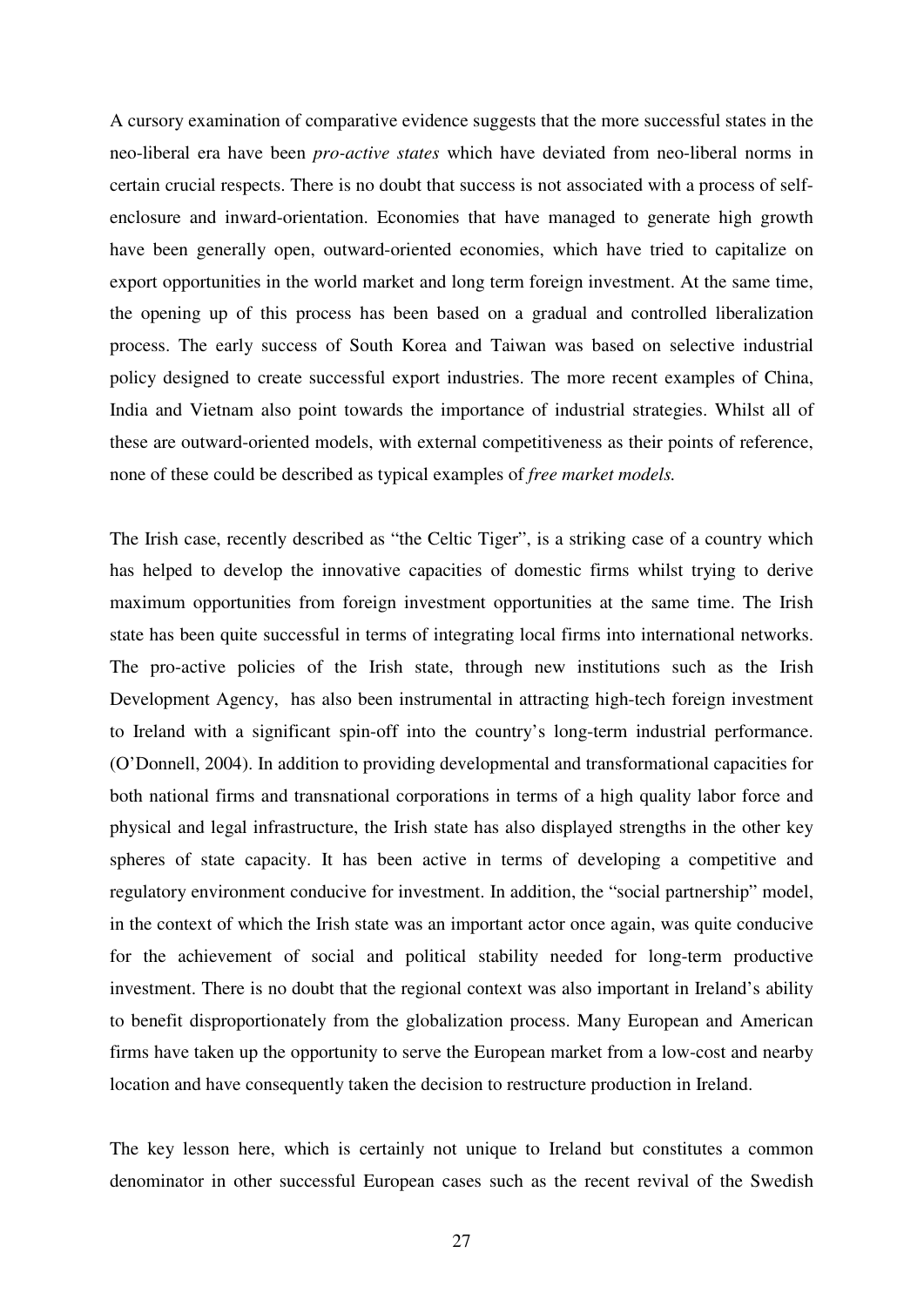model to successful Asian cases, is that the real economy matters. In line with this view, states try to adopt pro-active policies through various direct and indirect mechanisms to upgrade the performance of national firms as well as attracting in competition with other states the right kinds of FDI needed for long-term transformation. As the experience of Ireland clearly testifies the approach towards FDI is not a passive policy of creating the right environment, but a strategy that goes beyond this and tries to actively encourage the desired types of FDI through a variety of promotion and inducement mechanisms.

Yet another important feature of the more successful pro-active states is that they are able to experiment with *heterodox instruments* such as controls over short-term capital flows. The evidence suggests that a number of important hyper-growth cases such as Malaysia and more recently other Asian economies which have actually experienced the crisis in 1997, such as South Korea, have successfully experimented with controls over short-term capital flows (Weiss, 2004). What is interesting here is that the more successful economies are the ones which are able to move beyond the confines of orthodox international financial institutions such as the IMF and experiment with heterodox policies of their *own*, a process that is associated with a virtuous cycle of crisis-free growth. Whilst the traditional developmental state has been undergoing a drastic transformation in recent years, there is no evidence that it has been totally dismantled. In fact, it is argued that it was the strength of the real economy, itself, a by-product of the developmental capacities of the Korean state, which has been quite instrumental in the strong post-crisis recovery process of the Korean economy (Weiss, 2004).

In contrast, the relative under-performers or moderate performers, meaning those countries that have failed to realize their true economic potential considering the post-war era as a whole, such as Argentina and Turkey have been characterized by *reactive states* and *weak state capacities in comparative terms.* For the past quarter century*,* these states have been reactive in the sense that they have tried single-mindedly to follow the precepts of orthodox, neo-liberal recipes without in any way attempting to go beyond these recipes and experimenting with alternative forms of openness and degrees of integration into the global economy. All out openness rather than controlled openness have characterized their strategies. In retrospect, state capacity has been weak in all three spheres. First, there was insufficient emphasis in developing the strength of the real economy. Second, key regulatory reforms which would have helped to prevent major economic crises have been delayed. Third, the states concerned were not able to engineer social cohesion over long periods of time.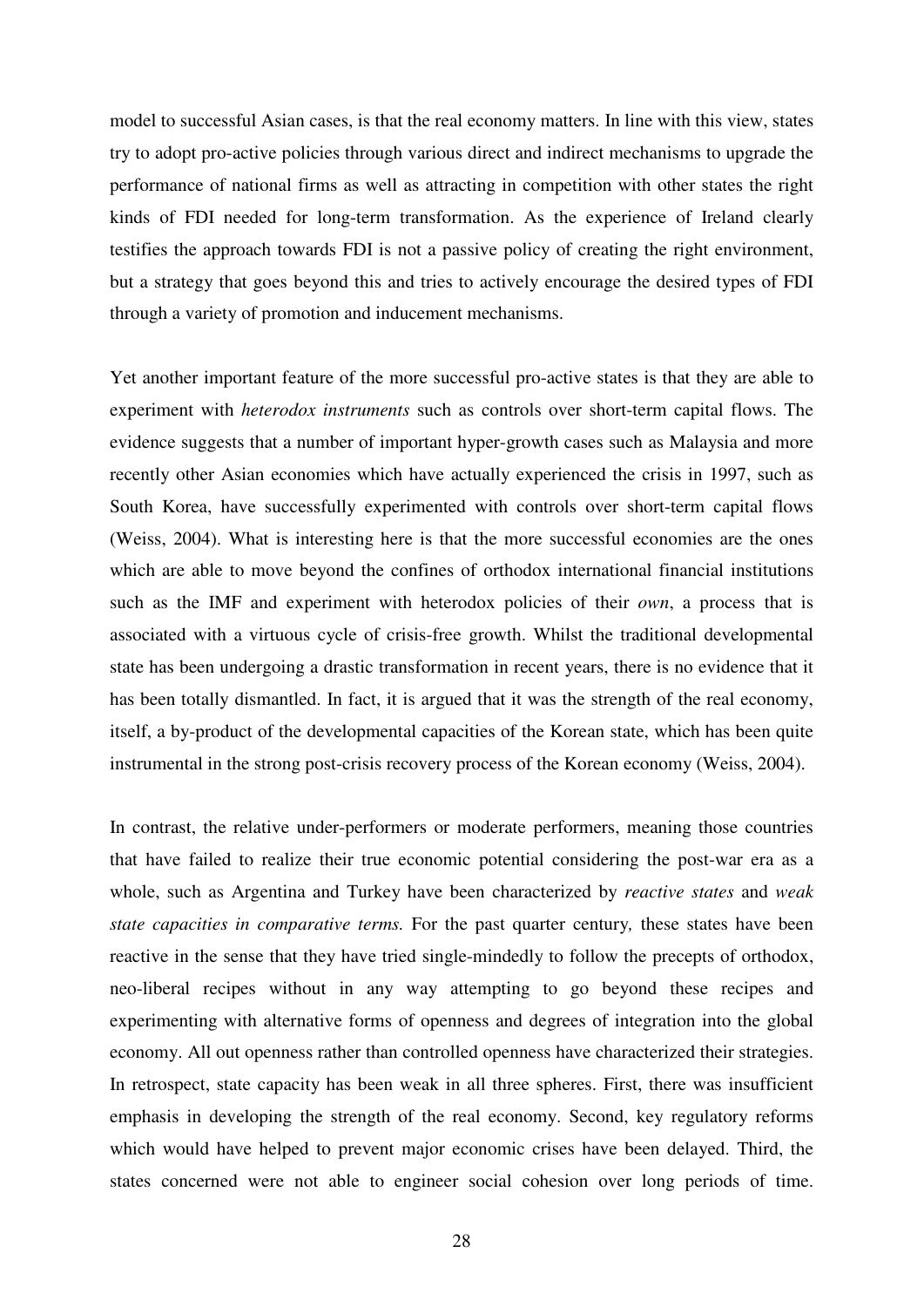Consequently, their development trajectories, in a liberalized capital account environment, depended heavily on inflows of short-term capital and a process of fragile, debt-led growth with costly repercussions.

Having made these points, we need to qualify our arguments on *reactive states* in three important respects. Firstly, a reactive state does not necessarily mean a *mild or a benign state.* It is a well-known fact that both Argentina and Turkey during critical phases of their post-war development have experienced breakdowns of democracy and highly repressive state behavior involving forced exclusion of popular groups from the political process. Secondly, countries with reactive states have enjoyed boom periods of rapid growth and during those periods they have managed to accomplish the kind of growth rates comparable to star performers. The problem, however, was that these boom periods were short-lived and often ended with a crises, which, in turn, helped to reduce the overall rate of growth by a considerable margin over time. Thirdly, countries like Turkey and Argentina have been performing unusually well in the recent era. Again, it is too soon to say whether this growth will be the kind of robust or durable growth which has characterized the experiences of the hyper growth cases. There is also an interesting problem of interpretation regarding the rather favorable recent macroeconomic performance of these two countries. Is it due to the improvement in the regulatory capacities of these states or have they been benefiting disproportionately from the unusual boom conditions in the international economy in recent years?

Finally, an interesting question to pose in this context is whether there exists a link between state capacity and regime type in the current global context. Our basic conjecture here is that countries at the two polar ends of the spectrum namely *established authoritarian regimes* and *established democracies* appear to display superior state capacities. They are able to generate the kind of focus needed in terms of the development of longer-term supply-side policies as well as providing a more stable environment for long-term productive investment. In contrast, *interim democratic regimes*, with Argentina and Turkey clearly falling into this category, find it particularly difficult to develop the kind of state capacities needed to benefit from the globalization process on a substantial scale. The encounters of interim democratic regimes with financial globalization are typically associated with costly consequences. This observation immediately highlights the importance of a favorable regional context in terms of helping to break this deadlock. The incentives provided by potential EU membership are quite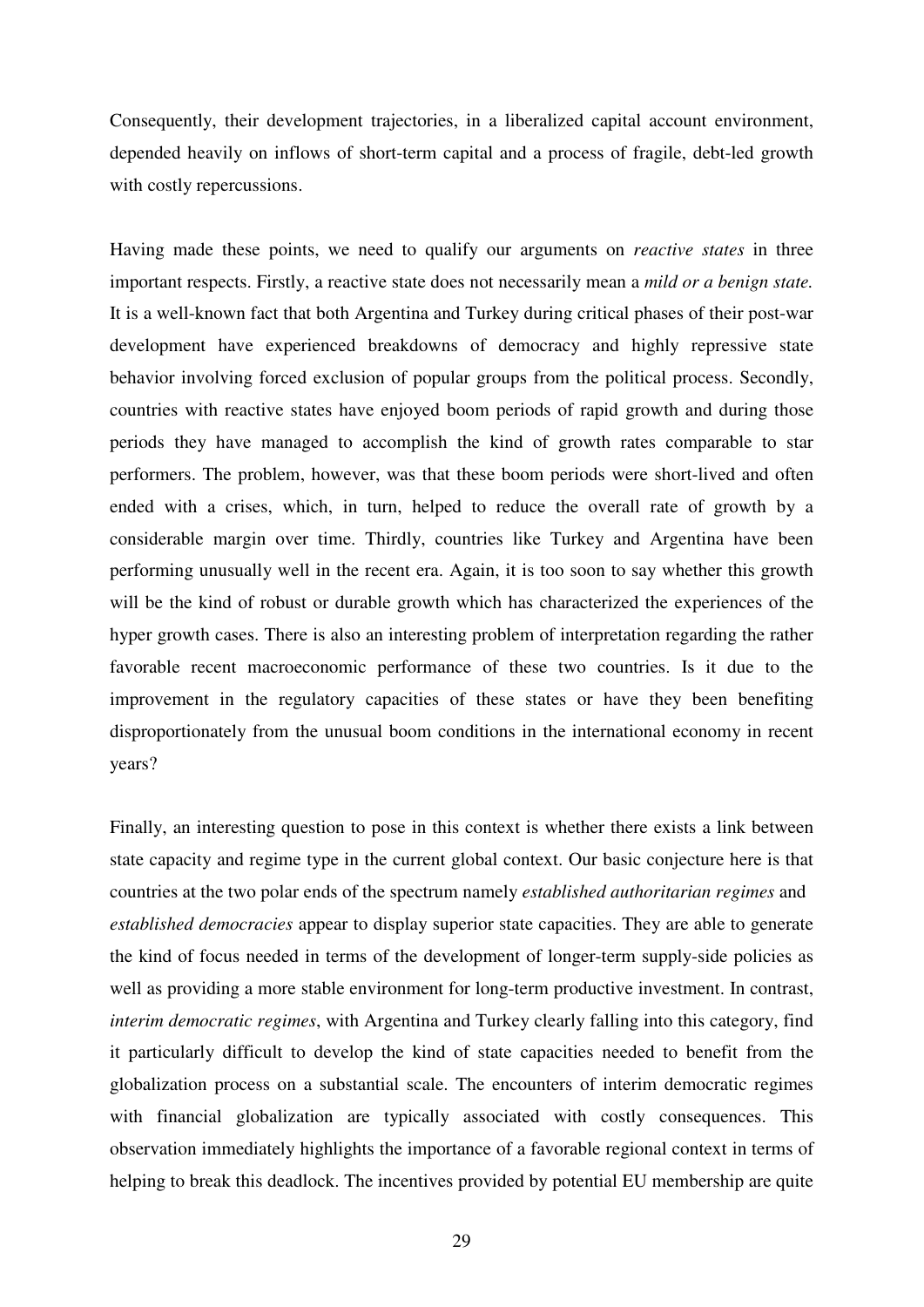critical in terms of facilitating the transition from an interim democracy to an established democracy and helping the process of *institution building* and *the implementation* of *the rule of law* which are likely to have a dramatic impact on the process of building state capacity and long-term economic performance in countries located in this category. The new Eastern European members of the EU such as Poland have clearly benefited from this process and have found themselves placed on a crisis-free growth trajectory through a parallel process of democratization and institutional economic reforms from the mid-1990s onwards. A similar process is currently occurring in the Turkish context and arguably places Turkey on a more favorable path compared to Argentina, where regional pressures for reform under MERCOSUR are weaker compared with the mix of conditions and incentives provided by the EU.

#### 7. Concluding Observations

The present study has attempted to accomplish two separate but interrelated objectives. The first objective was to propose a general framework based on global-domestic interactions to account for the four major policy shifts in post-war Turkish development experience. The second objective was to highlight the importance of the distinction involving reactive versus pro-active states in accounting not only for major policy shifts over time but also for the differences in the development performances of individual late industrializing countries. Furthermore, we have argued that the reactive versus pro-active state distinction is not only valuable for comparative-historical analysis but also continues to be relevant in the current era of neo-liberal globalization.

The recent experience of countries like Turkey suggests that even reactive states can experience significant state transformation and a parallel improvement in state capacity with the primary impetus for change originating from external forces. There is no doubt that the regulatory arm of the Turkish state has improved considerably in the aftermath of the major financial crisis of 2000-2001. The crisis itself was instrumental in terms of building a broad domestic coalition in favor of stronger macroeconomic and financial regulation. Perhaps even more significant was the fact that the crisis empowered key external actors such as the IMF and the EU to push strongly in the direction of regulatory reforms and the development of the associated institutional capacity needed to implement such reforms. This brings us to a major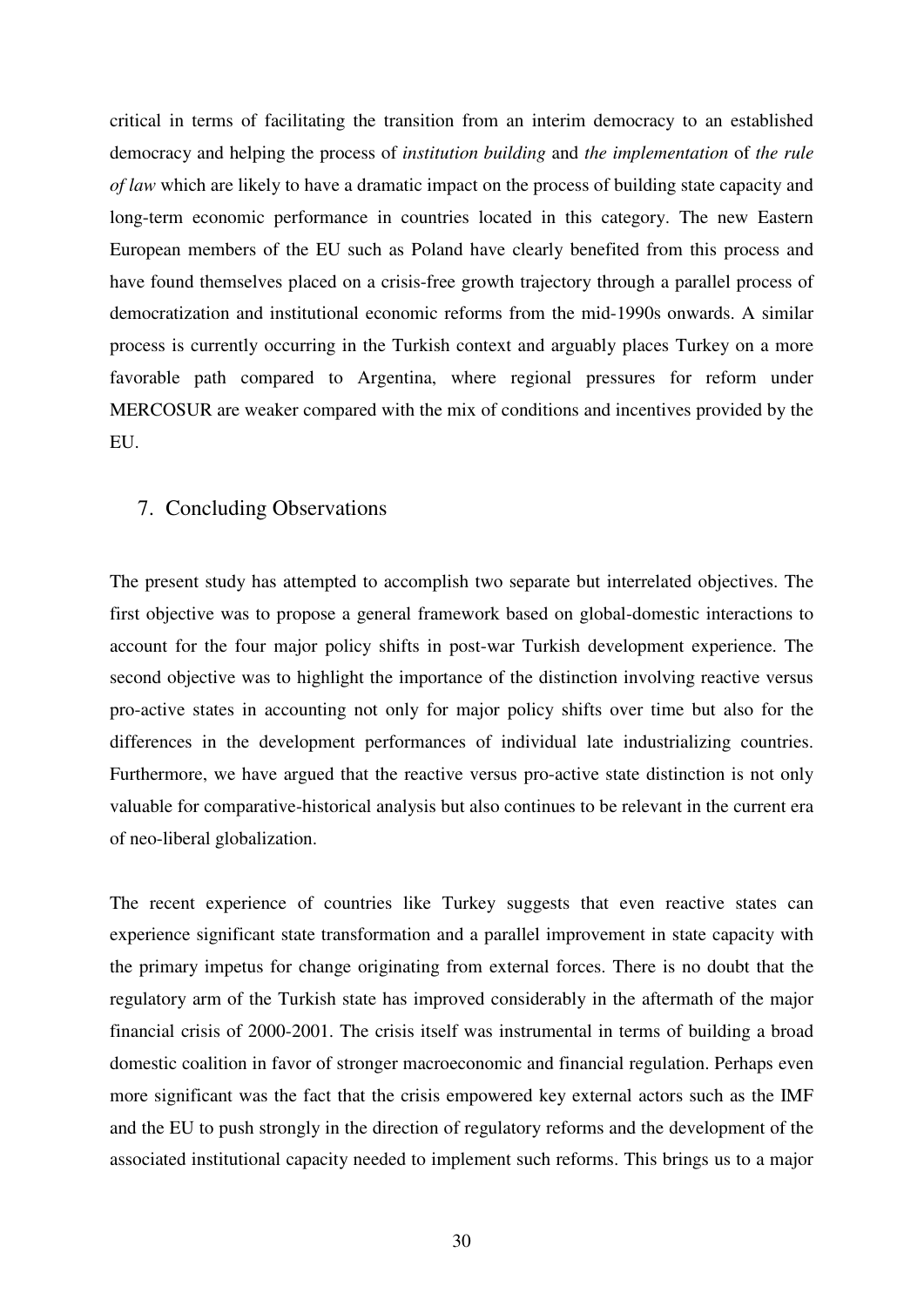element which differentiates the fourth and the most recent policy phase in Turkey from the earlier policy phases, namely the existence of a long-term external anchor in the form of the concrete prospect of EU membership. The transformative impact of the EU, which was clearly evident in other national contexts in Europe's Southern and Eastern periphery during the 1980s and the 1990s, was also very much in evidence in the recent Turkish context in the interrelated and mutually reinforcing realms of regulatory and democratization reforms. On the assumption that Turkey will continue to make further progress on the path to an *established* or *a fully consolidated democracy,* we are likely to be much more optimistic about its ability to make a radical break away from the boom-bust cycles which have been such a striking feature of its post-war development experience.

Despite the existence of powerful external anchors, there is still need for decisive action on the domestic front, which would in the first place lead domestic actors to have a much bigger say in their interaction with the anchors. Although there has been increased transparency in the relations of Turkey with the international organizations such as the IMF, there is still little knowledge available about what goes on behind the scenes during negotiations, in particular on the effectiveness of domestic negotiators in putting forward an alternative case. A similar situation applies with respect to relations with the EU, the other powerful anchor. Turkey's attempts to become a full member going back to nearly half a century during which Turkey has been the passive and docile partner forcing the doors to enter at all cost without many scruples about the terms of entry, are again facing some reluctance on the part of established member states.

Based on the accumulated wisdom of the rich development experience at home and abroad and recognizing the limitations imposed by the international environment, Turkey should develop a more balanced development strategy, a strategy in which domestic agents occupy a more central and pivotal role and are engaged in a complementary relationship with external agents as opposed to a strategy which is primarily driven by external agents themselves. The fact that there is still a variety of approaches in terms of foreign trade, foreign investment, R&D as well as macroeconomic and exchange rate policies<sup>12</sup>, despite the more or less uniform application of neo-liberal economic polices through much of the developing world for more than a quarter century, should encourage domestic policy makers in this endeavor. In

 $12$  See Akyüz (2007) on this point.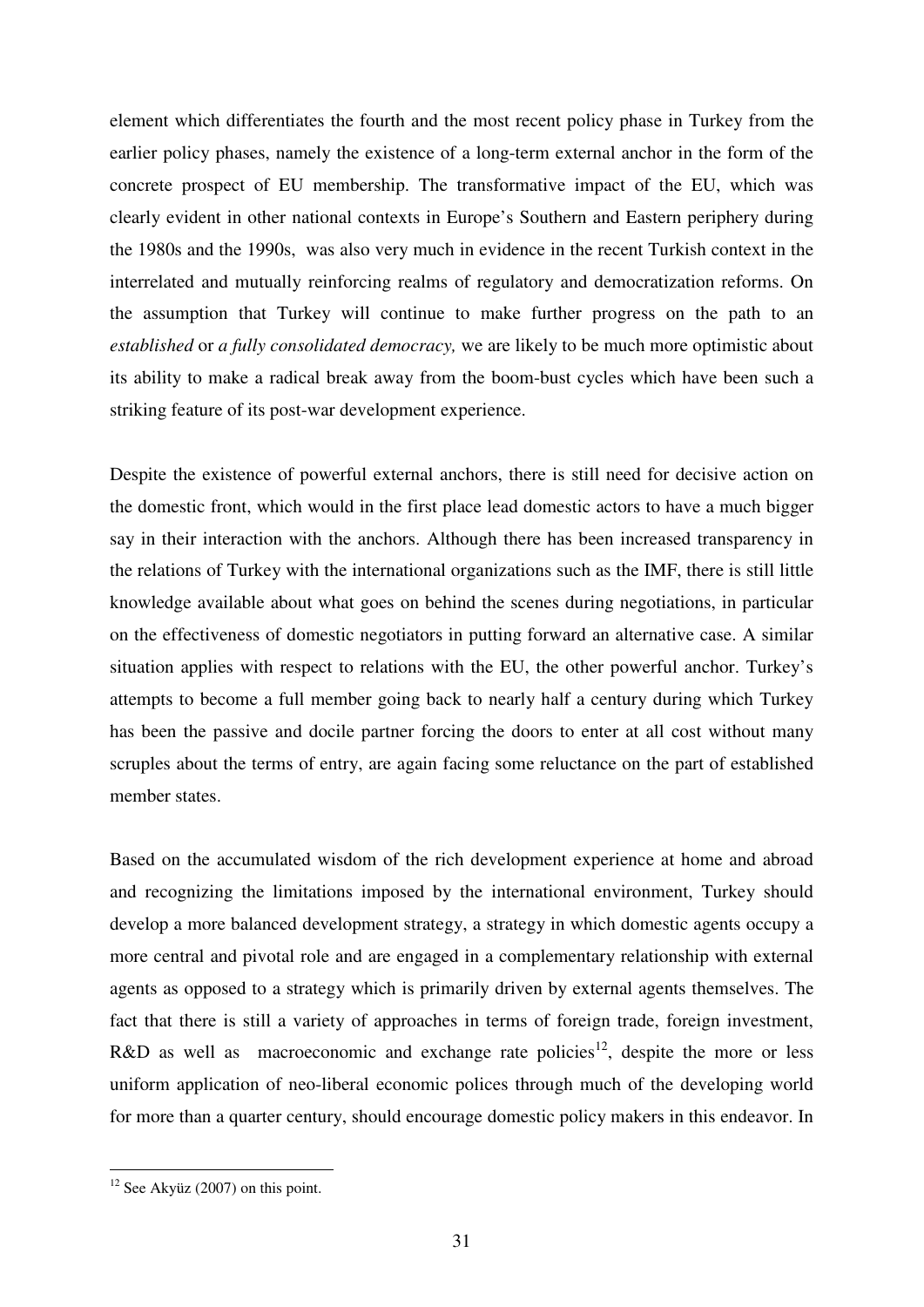line with its determination to become an established democracy, the main objectives and instruments of the strategy should be developed with the full participation of major stakeholders. There is sufficient domestic expertise to give Turkey's integration with the international economy a more developmentalist focus. Rather than accepting the continuous retreat of the state from economic life, it should seek ways and means to develop state capacity in all of its three forms.

Although some important steps have been taken in recent years to develop regulatory capacity, it is, yet, early to see the effectiveness of the new regulatory institutions in action. Simply transferring institutions from one context to another does not guarantee their effectiveness in the new environment.<sup>13</sup> The establishment of independent regulatory institutions in the post-2001 crisis era was by no means a harmonious process free of political interference. While a lot of the effort for regulation in financial markets requires concerted international action, countries like Turkey which are particularly vulnerable to the speculative whims of financial investors should not be reticent in imposing defensive mechanisms.

It is the other two aspects of state capacity that require even more urgent action. In terms of transformative capacity there is need for effective industrial policy to broaden the industrial base towards skill and technology intensive branches. This should in due course help Turkey's current export structure, based on a handful of commodities headed by textiles and clothing to change to incorporate higher value added products with better prospects in world markets. The limitations imposed on nation states to implement independent macroeconomic and industrial polices through multilateral rules and obligations, especially in the post-WTO international environment notwithstanding, there is room for maneuver for individual developing countries<sup>14</sup>, especially in the sphere of incentives directed to research and development and regional development.

The redistributive capacity remains the weakest link in this respect with inequality at virtually all levels but especially in terms of gender based and regional inequalities placing Turkey among high inequality countries in terms of distribution of income and human development. Although there has been much talk about poverty alleviation, efforts in this direction have

<sup>&</sup>lt;sup>13</sup> Competition Board, for example, established in 1995 long before the new independent institutions, established after the 2001 crisis has not yet received wide acclaim in terms of its effectiveness.

 $14$  See Akyüz (2007) in this context.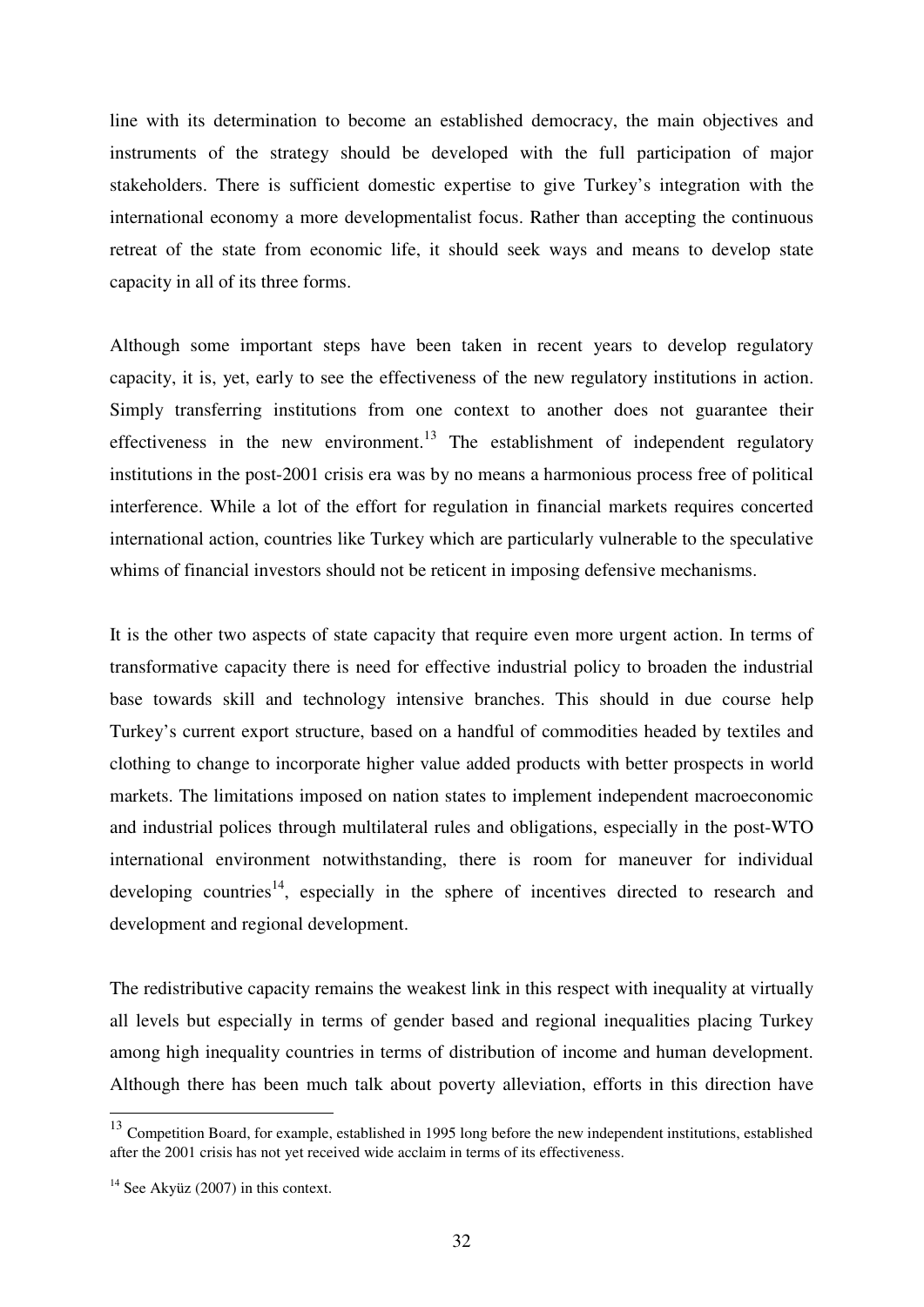remained miniscule in the face of the scale and gravity of the problem. The biggest obstacle here remains in the redistributive component requiring in the final analysis the more active organization and participation of the lower income sections of the population in the political process. Turkey's success in developing state capacity simultaneously in these three spheres no doubt depends on its ability to create the supportive institutional framework and the emergence of a domestic coalition favoring such a transformation.

#### References

- Akyüz, Y. (2007), "Global Rules and Markets: Constraints over Policy Autonomy in Developing Countries", paper prepared for the International Institute for Labor Studies of the ILO, Geneva.
- Amsden, A. (1989), *Asia's Next Giant: South Korea and Late Industrialization,* New York: Oxford University Press.
- Amsden, A. (2001), *The Rise of "the Rest": Challenges to the West from Late-industrializing Economies,* New York: Oxford University Press.
- Boratav, K. (2003), *Türkiye* İ*ktisat Tarihi, 1908-2005,* Istanbul: Imge Kitabevi Yayınları.
- Chang, H. (2002), *Kicking away the Ladder: Development Strategy in Historical Perspective,*  London: Anthern.
- Ebiri, K. (1980), " Turkish Apertura, Part I", *METU Studies in Development,* 7
- Gershenkron, A. (1962), *Economic Backwardness in Historical Perspective: A Book of Essays,* Cambridge MA.: Harvard University Press.
- Hershlag, Z. Y. (1968), *Turkey: The Challenge of Growth,* Second Edition, Leiden: Brill.
- IBRD (1951), *The Economy of Turkey: An Analysis and Recommendations for a Development Program,* Washington DC: International Bank for Reconstruction and Development.
- Kazgan, G. (2001), *Tanzimattan 21'inci Yüzyıla Türkiye Ekonomisi: Birinci Küreselle*ş*meden*  İ*kinci Küreselle*ş*meye*, Istanbul: Istanbul Bilgi Üniversitesi Yayınları.
- Kepenek, Y. and N. Yentürk (2005), *Türkiye Ekonomisi,* 11.inci Baskı, Istanbul: Remzi Kitabevi Yayınları.
- Keyder, Ç. (1987), *State and Class in Turkey: A Study in Capitalist Development,* London: Verso.
- Krueger,A. O. (1974), *Foreign Trade Regimes and Economic Development-Turkey,*New York: Columbia University Press for NBER.
- O'Donnell, R. (2004), "Ireland: Social Partnership and the 'Celtic Tiger' Economy", in J. Perraton, and B. Clift,eds., *Where are National Capitalisms Now?* Basingstone Hampshire: Macmillan, 50-69.
- Milor, V. (1990), "The Genesis of Planning in Turkey", *New Perspectives on Turkey,* 4: 1-30.
- Öniş, Z. (1998), "Globalization and the Nation State: The Possibilities and Limits of State Intervention in Late Industrialization" in Z. Öniş, *State and Market: The Political*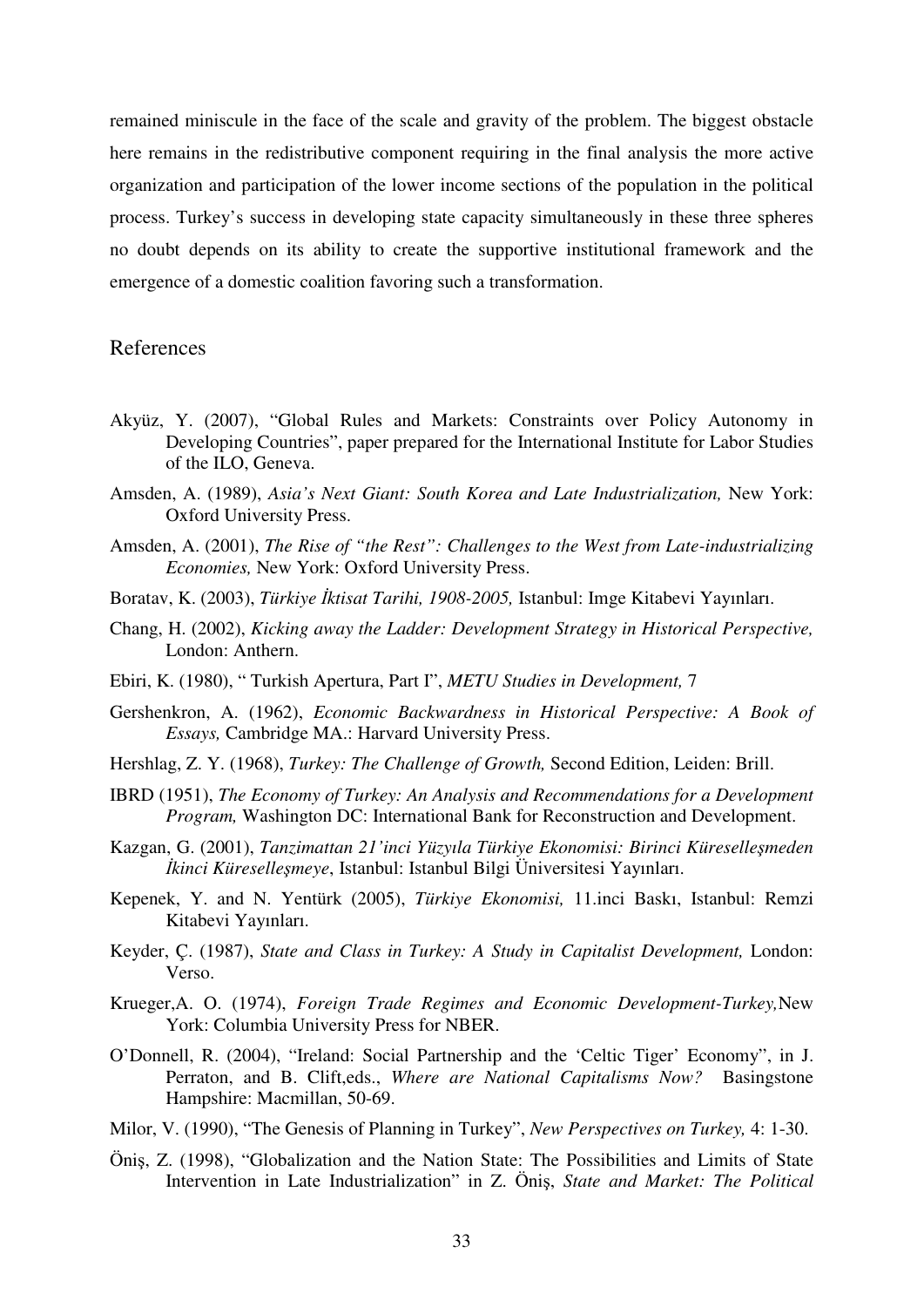*Economy of Turkey in Comparative Perspective,* Istanbul: Boğaziçi University Press, 375-391.

- Öniş, Z. (2004), "Turgut Özal and His Economic Legacy: Turkish Neo-liberalism in Critical Perspective", *Middle Eastern Studies,* 40(4): 113-134.
- Öniş, Z. and F. Şenses (2005), "Rethinking the Emerging Post-Washington Consensus", *Development and Change*, 36 (2): 263-90.
- Pamuk, Ş. (2007), "Economic Change in Twentieth Century Turkey: Is the Glass more than Half Full? ", in R. Kasaba, ed., *Cambridge History of Modern Turkey,* forthcoming.
- Shafaeddin, M. (2005), "Towards an Alternative Perspective on Trade and Industrialization Policies", *Development and Change,* 36(6): 1143-1162.
- Tekin., A. (2006), "Turkey's Aborted Attempt at Export-led Growth Strategy: Anatomy of the 1970 Reform", *Middle Eastern Studies,* 42(1): 133-163.
- Tezel, Y. S. (1994), *Cumhuriyet Dönemi* İ*ktisat Tarihi,* Istanbul: Türkiye Ekonomik ve Toplumsal Tarih Vakfı.
- Thornburg, M., G. Spry and G. Soule (1949), *Turkey: An Economic Appraisal,* New York: Twentieth Century Fund.
- Wade, R. (2003), "What Strategies are Viable for Developing Countries Today? The WTO and the Shrinking of the Development Space", *Review of International Political Economy,* 10(4): 621-644.
- Waterbury, J. (1992), "Export-led Growth and the Center-Right Coalition in Turkey", *Comparative Politics,* 24(2):127-145.
- Weiss, L. (1998), *The Myth of the Powerless State.* Ithaca, New York: Cornell University Press.
- Weiss, L. (2004), "Developmental States Before and After the Asian Crisis" In Perraton, J. and B. Clift,eds., *Where are National Capitalisms Now?* Basingstone Hampshire: Macmillan, 154-168.
- Yeldan, E. (2001), *Küreselle*ş*me Sürecinde Türkiye Ekonomisi: Bölü*ş*üm, Birikim ve Büyüme,*  Istanbul. İletişim Yayınları.
- Yentürk, N. (2003), *Körlerin Yürüyü*ş*ü: 1990 Sonrası Türkiye Ekonomisi ve Krizler,* Istanbul: Istanbul Bilgi Üniversitesi Yayınları.